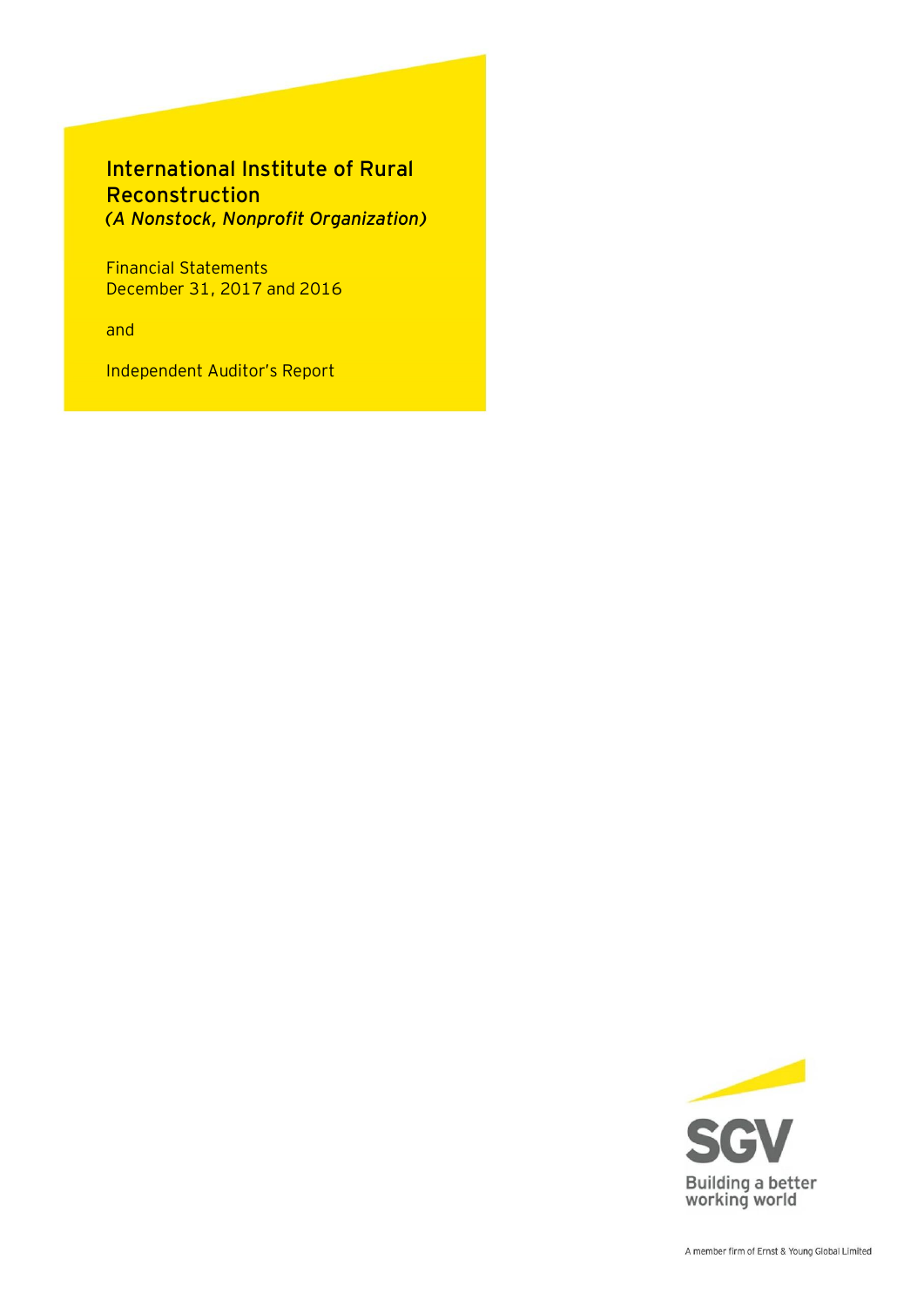

SyCip Gorres Velayo & Co. Tel: (632) 891 0307 6760 Ayala Avenue 1226 Makati City Philippines

Fax: (632) 819 0872 ey.com/ph

BOA/PRC Reg. No. 0001, December 14, 2015, valid until December 31, 2018 SEC Accreditation No. 0012-FR-4 (Group A), November 10, 2015, valid until November 9, 2018

# **INDEPENDENT AUDITOR'S REPORT**

The Board of Trustees International Institute of Rural Reconstruction

# **Report on the Audit of the Financial Statements**

We have audited the financial statements of International Institute of Rural Reconstruction (the Institute), a nonstock, nonprofit organization incorporated in Delaware, United States of America, which comprise the statements of financial position as at December 31, 2017 and 2016, and the statements of activities, statements of changes in net assets and statements of cash flows for the years then ended, and a summary of significant accounting policies and other explanatory information.

In our opinion, the financial statements present fairly, in all material respects, the financial position of the Institute as at December 31, 2017 and 2016, and the results of its activities and its cash flows for the years then ended in conformity with U.S. generally accepted accounting principles.

# **Basis for Opinion**

We conducted our audits in accordance with International Standards on Auditing (ISAs). Our responsibilities under those standards are further described in the *Auditor's Responsibilities for the Audit of the Financial Statements* section of our report. We are independent of the Institute in accordance with the Code of Ethics for Professional Accountants in the Philippines (Code of Ethics) together with the ethical requirements that are relevant to our audit and we have fulfilled our other ethical responsibilities in accordance with these requirements and the Code of Ethics. We believe that the audit evidence we have obtained is sufficient and appropriate to provide a basis for our opinion.

## **Responsibilities of Management and Those Charged with Governance for the Financial Statements**

Management is responsible for the preparation and fair presentation of these financial statements in accordance with U.S. generally accepted accounting principles, and for such internal control as management determines is necessary to enable the preparation of financial statements that are free from material misstatement, whether due to fraud or error.

In preparing the financial statements, management is responsible for assessing the Institute's ability to continue as a going concern, disclosing, as applicable, matters related to going concern and using the going concern basis of accounting unless management either intends to liquidate the Institute or to cease operations, or has no realistic alternative but to do so.

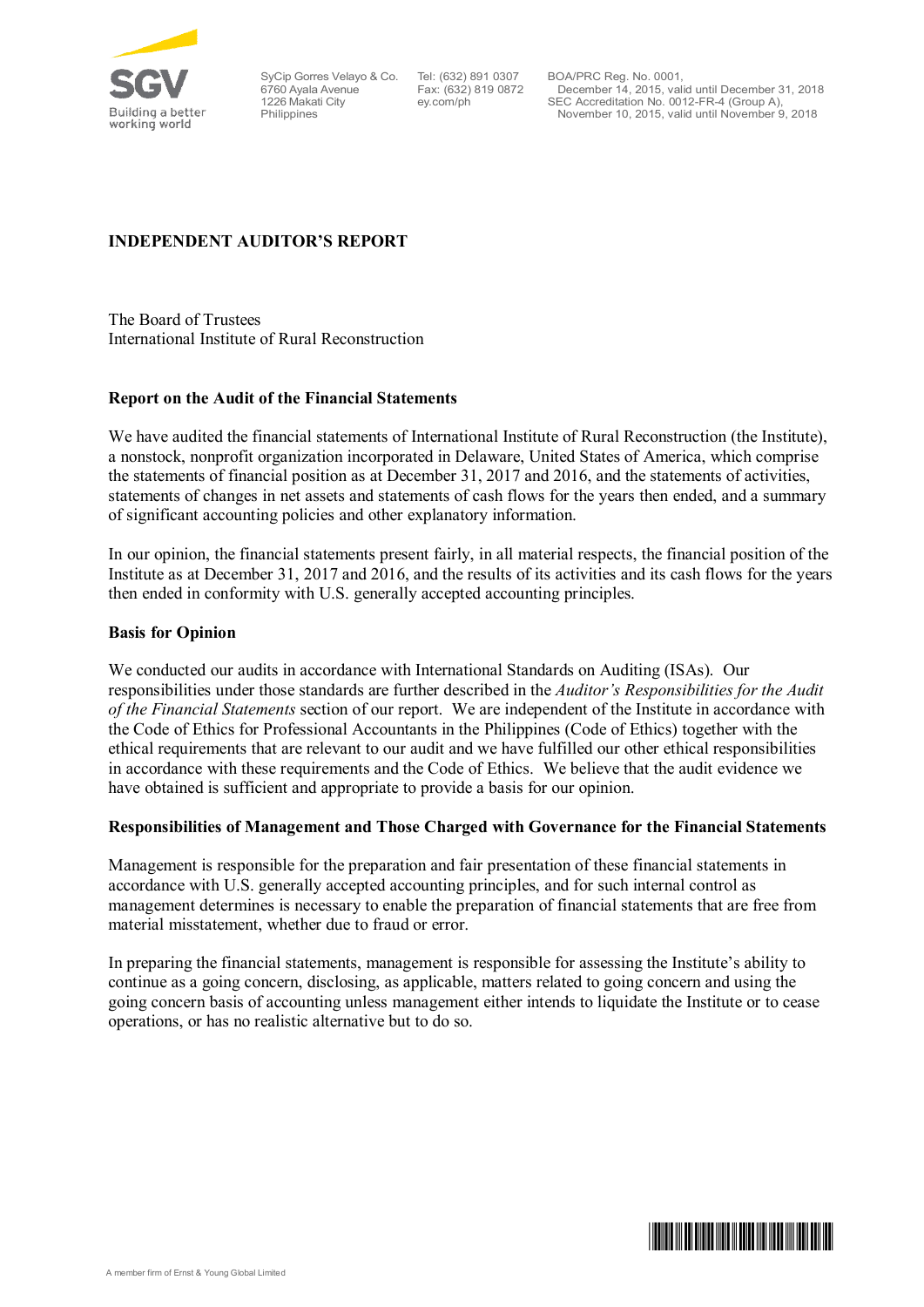

Those charged with governance are responsible for overseeing the Institute's financial reporting process.

 $-2-$ 

# **Auditor's Responsibilities for the Audit of the Financial Statements**

Our objectives are to obtain reasonable assurance about whether the financial statements as a whole are free from material misstatement, whether due to fraud or error, and to issue an auditor's report that includes our opinion. Reasonable assurance is a high level of assurance, but is not a guarantee that an audit conducted in accordance with PSAs will always detect a material misstatement when it exists. Misstatements can arise from fraud or error and are considered material if, individually or in the aggregate, they could reasonably be expected to influence the economic decisions of users taken on the basis of these financial statements.

As part of an audit in accordance with PSAs, we exercise professional judgment and maintain professional skepticism throughout the audit. We also:

- ∂ Identify and assess the risks of material misstatement of the financial statements, whether due to fraud or error, design and perform audit procedures responsive to those risks, and obtain audit evidence that is sufficient and appropriate to provide a basis for our opinion. The risk of not detecting a material misstatement resulting from fraud is higher than for one resulting from error, as fraud may involve collusion, forgery, intentional omissions, misrepresentations, or the override of internal control.
- ∂ Obtain an understanding of internal control relevant to the audit in order to design audit procedures that are appropriate in the circumstances, but not for the purpose of expressing an opinion on the effectiveness of the Institute's internal control.
- ∂ Evaluate the appropriateness of accounting policies used and the reasonableness of accounting estimates and related disclosures made by management.
- ∂ Conclude on the appropriateness of management's use of the going concern basis of accounting and, based on the audit evidence obtained, whether a material uncertainty exists related to events or conditions that may cast significant doubt on the Institute's ability to continue as a going concern. If we conclude that a material uncertainty exists, we are required to draw attention in our auditor's report to the related disclosures in the financial statements or, if such disclosures are inadequate, to modify our opinion. Our conclusions are based on the audit evidence obtained up to the date of our auditor's report. However, future events or conditions may cause the Institute to cease to continue as a going concern.
- ∂ Evaluate the overall presentation, structure and content of the financial statements, including the disclosures, and whether the financial statements represent the underlying transactions and events in a manner that achieves fair presentation.

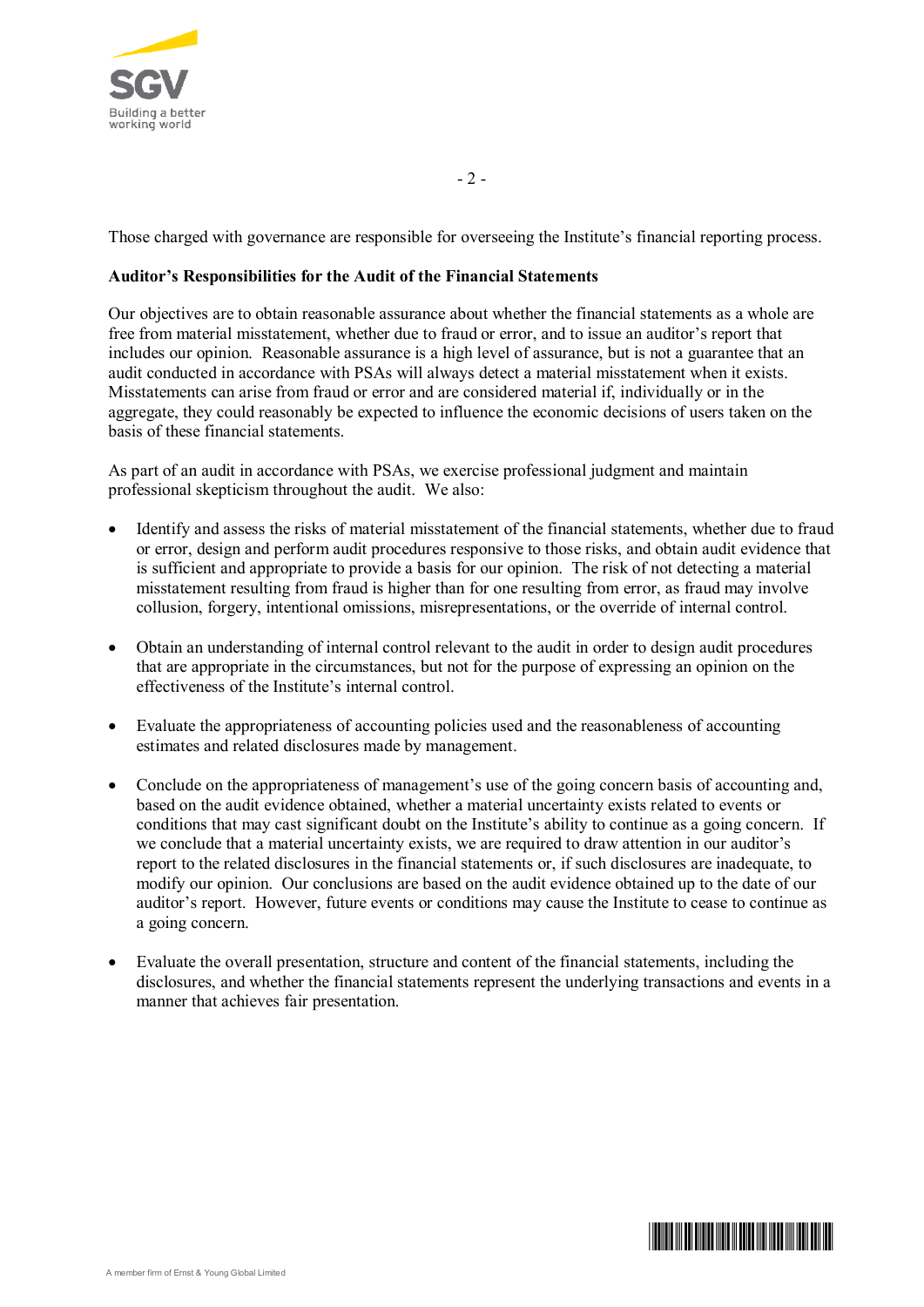

-3 -

We communicate with those charged with governance regarding, among other matters, the planned scope and timing of the audit and significant audit findings, including any significant deficiencies in internal control that we identify during our audit.

Christini & Vallej

Partner

June 1, 2018

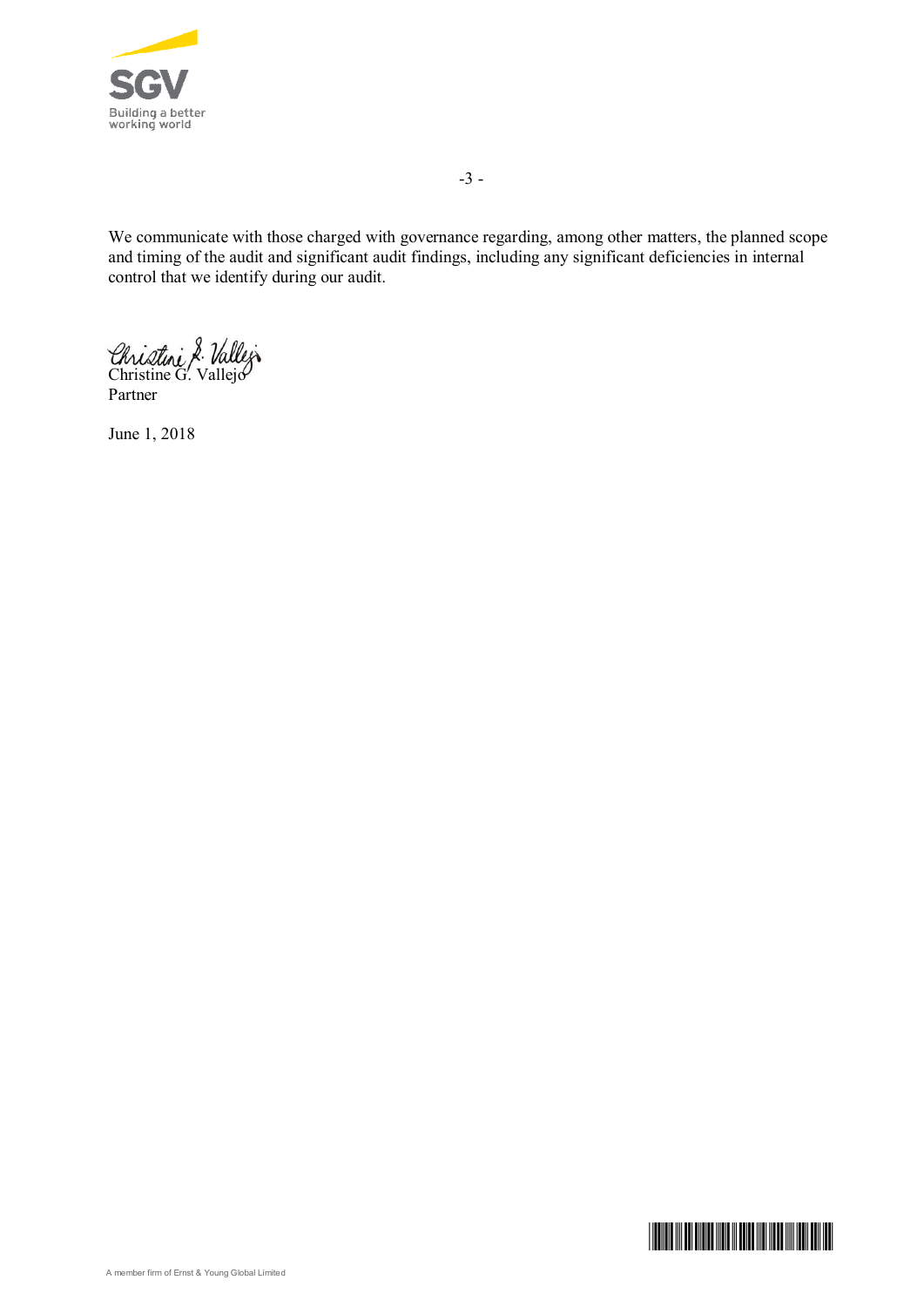# **STATEMENTS OF FINANCIAL POSITION**

|                                                                                                                                           | December 31                                    |                                                |
|-------------------------------------------------------------------------------------------------------------------------------------------|------------------------------------------------|------------------------------------------------|
|                                                                                                                                           | 2017                                           | 2016                                           |
| <b>ASSETS</b>                                                                                                                             |                                                |                                                |
| Cash and cash equivalents (Note 3)                                                                                                        | \$1,688,736                                    | \$1,603,145                                    |
| Investments (Note 3)                                                                                                                      | 756,541                                        | 725,654                                        |
| Contribution receivables (Note 4)                                                                                                         | 2,236,750                                      | 1,892,077                                      |
| Other receivables (Note 5)                                                                                                                | 1,302,759                                      | 790,235                                        |
| Property and equipment - net (Note 6)                                                                                                     | 271,169                                        | 280,902                                        |
| Prepayment and other assets                                                                                                               | 22,424                                         | 51,845                                         |
| Pension asset (Note 8)                                                                                                                    | 33,509                                         | 15,280                                         |
|                                                                                                                                           | \$6,311,888                                    | \$5,359,138                                    |
| <b>LIABILITIES</b><br>Accounts payable and other current liabilities (Note 7)<br>Other noncurrent liabilities<br><b>Total Liabilities</b> | \$319,151<br>1,282<br>320,433                  | \$369,637<br>10,459<br>380,096                 |
| <b>NET ASSETS</b><br>Unrestricted<br>Temporarily restricted (Note 9)<br>Permanently restricted (Note 9)<br><b>Total Net assets</b>        | 4,193,184<br>1,080,289<br>717,982<br>5,991,455 | 2,679,871<br>1,581,189<br>717,982<br>4,979,042 |
|                                                                                                                                           | \$6,311,888                                    | \$5,359,138                                    |
|                                                                                                                                           |                                                |                                                |

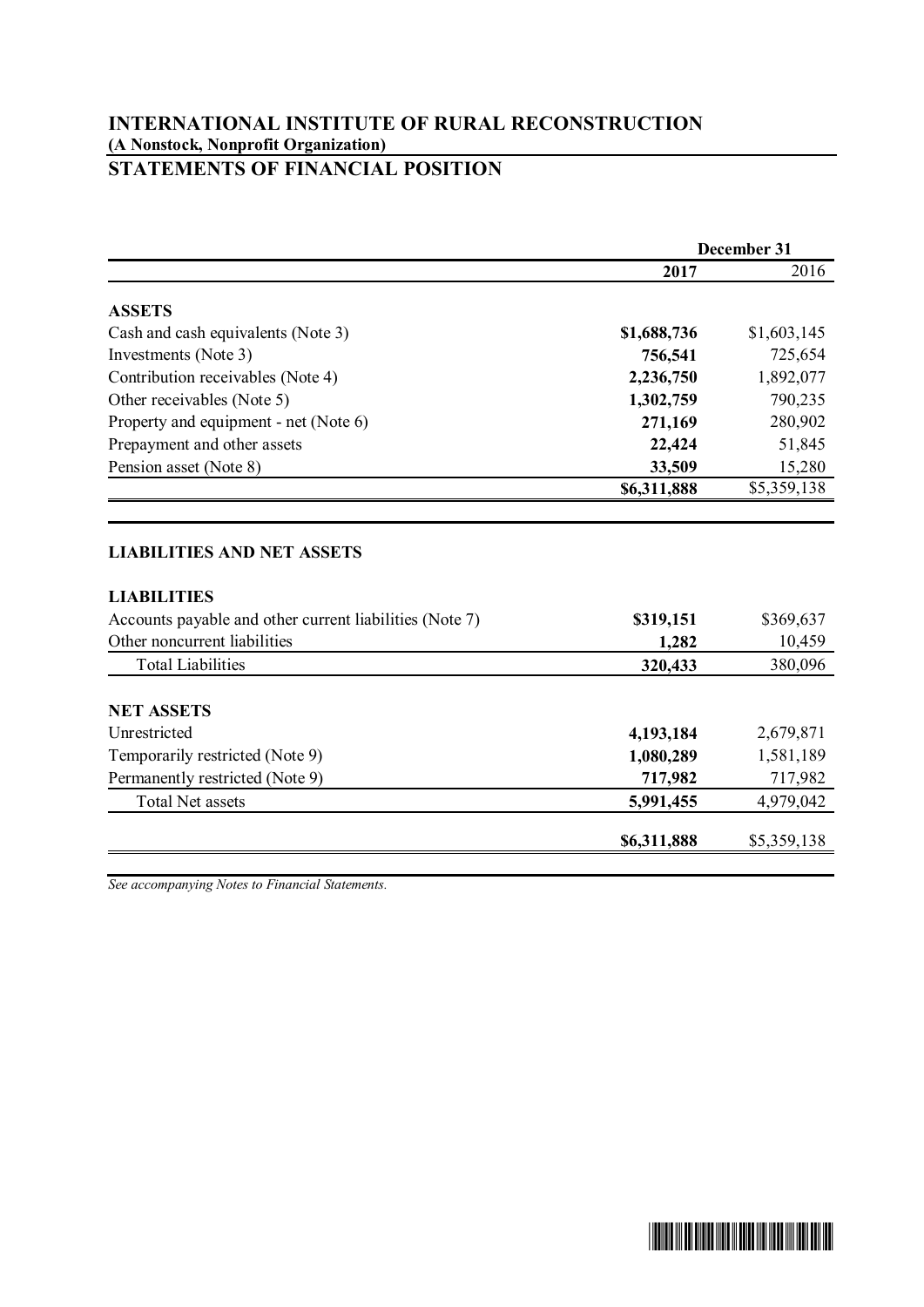# **INTERNATIONAL INSTITUTE OF RURAL RECONSTRUCTION**

**(A Nonstock, Nonprofit Organization)**

# **STATEMENTS OF ACTIVITIES**

|                                                           |                     |                          | <b>Years Ended December 31</b> |              |                          |             |
|-----------------------------------------------------------|---------------------|--------------------------|--------------------------------|--------------|--------------------------|-------------|
|                                                           |                     | 2017                     |                                |              | 2016                     |             |
|                                                           |                     | Temporarily              |                                |              | Temporarily              |             |
|                                                           | <b>Unrestricted</b> | <b>Restricted</b>        | <b>Total</b>                   | Unrestricted | Restricted               | Total       |
| REVENUE, GAINS AND OTHER SUPPORT                          |                     |                          |                                |              |                          |             |
| Contributions/Grants                                      |                     |                          |                                |              |                          |             |
| Foundations (Note 4)                                      | \$139,107           | \$1,836,007              | \$1,975,114                    | \$56,144     | \$2,984,586              | \$3,040,730 |
| Government                                                |                     | 226,918                  | 226,918                        |              | 705,656                  | 705,656     |
| <b>Individuals</b>                                        | 187,478             | 33,003                   | 220,481                        | 50,047       | 25,100                   | 75,147      |
| Corporation                                               |                     | 357,038                  | 357,038                        | 2,712        |                          | 2,712       |
| Use of campus facilities                                  | 636,790             |                          | 636,790                        | 494,042      |                          | 494,042     |
| Training courses, study missions and technical assistance | 1,327,571           | $\qquad \qquad -$        | 1,327,571                      | 1,211,791    | $\overline{\phantom{0}}$ | 1,211,791   |
| Workshops                                                 | 242,143             |                          | 242,143                        | 387,262      | $\overline{\phantom{0}}$ | 387,262     |
| Publication sales                                         | 838                 |                          | 838                            | 2,889        |                          | 2,889       |
| Others - net (Notes 3)                                    | 244,663             |                          | 244,663                        | 515,566      |                          | 515,566     |
| Net assets released from restrictions:                    |                     |                          |                                |              |                          |             |
| Satisfaction of program activities                        | 2,938,866           | (2,938,866)              |                                | 3,886,528    | (3,886,528)              |             |
| Expiration of time restrictions                           | 15,000              | (15,000)                 |                                | 15,000       | (15,000)                 |             |
|                                                           | 5,732,456           | (500.900)                | 5,231,556                      | 6,621,981    | (186, 186)               | 6,435,795   |
| <b>EXPENSES</b> (Notes 10 and 11)                         |                     |                          |                                |              |                          |             |
| Program services:                                         |                     |                          |                                |              |                          |             |
| Learning community                                        | 2,515,422           |                          | 2,515,422                      | 4,725,197    |                          | 4,725,197   |
| Applied learning                                          | 1,180,364           |                          | 1,180,364                      | 775,504      |                          | 775,504     |
|                                                           | 3,695,786           | $\overline{\phantom{m}}$ | 3,695,786                      | 5,500,701    | $\qquad \qquad -$        | 5,500,701   |
| Support services:                                         |                     |                          |                                |              |                          |             |
| Management and general                                    | 498,218             |                          | 498,218                        | 702,744      |                          | 702,744     |
| Fund raising                                              | 76,132              |                          | 76,132                         | 110,138      | $\overline{\phantom{0}}$ | 110,138     |
|                                                           | 574,350             | $\!-$                    | 574,350                        | 812,882      | $\overline{\phantom{0}}$ | 812,882     |
|                                                           | 4,270,136           | $\qquad \qquad -$        | 4,270,136                      | 6,313,583    | $\overline{\phantom{0}}$ | 6,313,583   |
| <b>EXCESS OF REVENUE, GAINS AND OTHER</b>                 |                     |                          |                                |              |                          |             |
| <b>SUPPORT OVER EXPENSES</b>                              | 1,462,320           | (500, 900)               | 961,420                        | 308,398      | (186, 186)               | 122,212     |
| Translation gain                                          | 50,993              |                          | 50,993                         | 46,885       |                          | 46,885      |
| <b>CHANGE IN NET ASSETS</b>                               | \$1,513,313         | (S500, 900)              | \$1,012,413                    | \$355,283    | (\$186,186)              | \$169,097   |

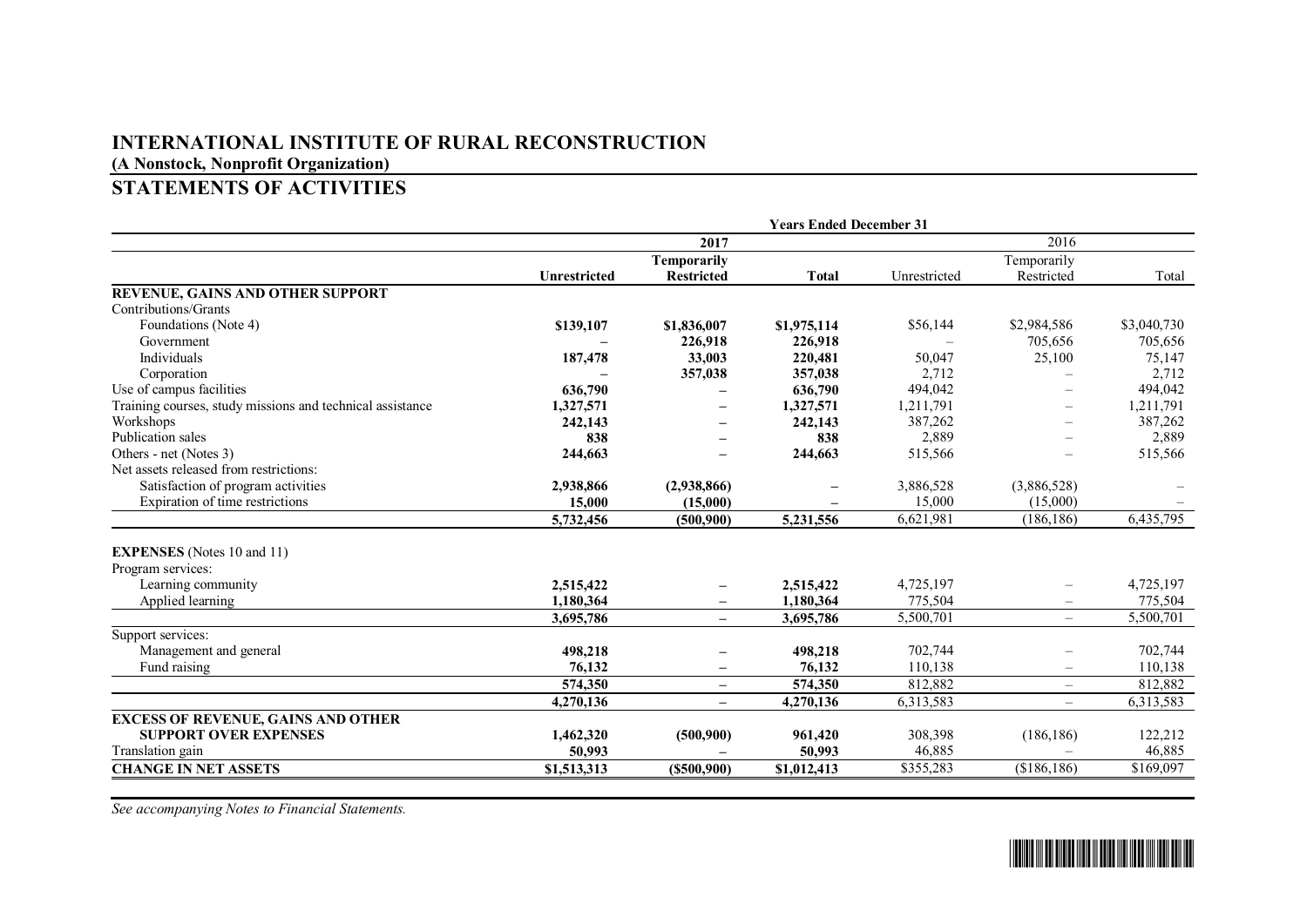# **STATEMENTS OF CHANGES IN NET ASSETS**

|                              |              |                    |                                | <b>Years Ended December 31</b> |              |                    |                              |             |
|------------------------------|--------------|--------------------|--------------------------------|--------------------------------|--------------|--------------------|------------------------------|-------------|
|                              |              | 2017               |                                |                                |              | 2016               |                              |             |
|                              |              | <b>Temporarily</b> | <b>Permanently</b>             |                                |              | <b>Temporarily</b> | Permanently                  |             |
|                              | Unrestricted | restricted         | restricted                     | Total                          | Unrestricted | restricted         | restricted                   | Total       |
| Balance at beginning of year | \$2,679,871  | \$1,581,189        | \$717,982                      | \$4,979,042                    | \$2,324,588  | \$1,767,375        | \$717,982                    | \$4,809,945 |
| Change in net assets         | 1,513,313    | (500, 900)         | $\qquad \qquad \longleftarrow$ | 1.012.413                      | 355,283      | (186, 186)         | $\qquad \qquad \blacksquare$ | 169,097     |
| Balance at end of year       | \$4,193,184  | \$1,080,289        | \$717,982                      | \$5,991,455                    | \$2,679,871  | \$1,581,189        | \$717,982                    | \$4,979,042 |

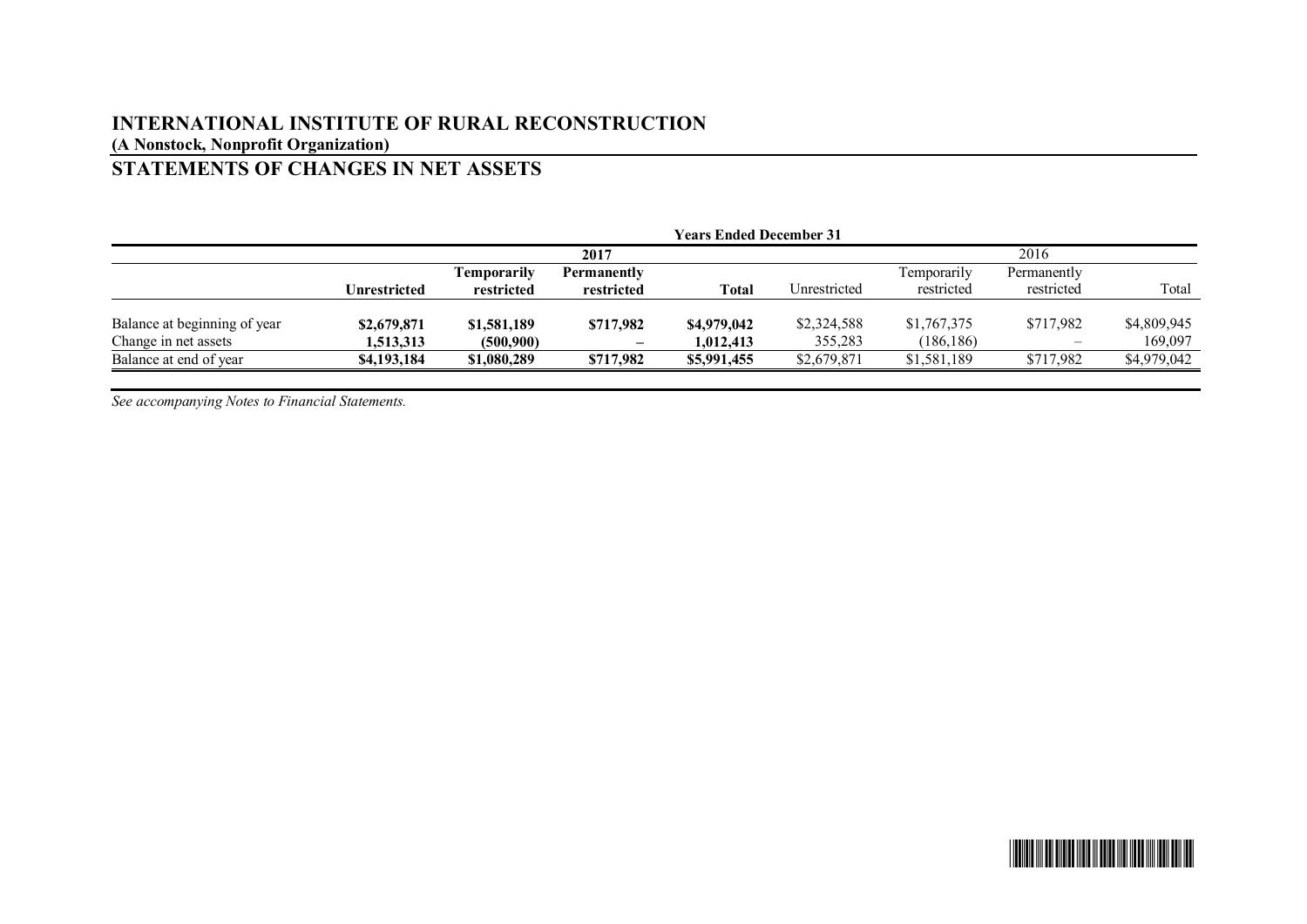# **STATEMENTS OF CASH FLOWS**

|                                                          | <b>Years Ended December 31</b> |             |
|----------------------------------------------------------|--------------------------------|-------------|
|                                                          | 2017                           | 2016        |
| <b>CASH FLOWS FROM OPERATING ACTIVITIES</b>              |                                |             |
| Excess of revenue, gains and other support over expenses | \$961,420                      | \$122,212   |
| Adjustment to reconcile change in net assets to net cash |                                |             |
| provided by (used in) operating activities:              |                                |             |
| Depreciation and amortization (Notes 6 and 11)           | 83,370                         | 98,137      |
| Effect of foreign exchange rate changes on translation   | 76,596                         | 28,601      |
| Gain on changes in market value on investments (Note 3)  | (63, 679)                      | (58, 649)   |
| Interest and dividend income (Note 3)                    | (13, 832)                      | (12,305)    |
| Working capital adjustments:                             |                                |             |
| Decrease (increase) in:                                  |                                |             |
| Contribution receivables                                 | (344, 673)                     | (542, 618)  |
| Other receivables                                        | (512, 524)                     | (548, 217)  |
| Prepayment and other assets                              | 29,421                         | 2,372       |
| Pension asset                                            | (18, 229)                      | (73, 507)   |
| Increase (decrease) in:                                  |                                |             |
| Accounts payable and other current liabilities           | (50, 486)                      | 63,840      |
| Other noncurrent liabilities                             | (9,177)                        | 7,486       |
| Net cash provided by (used in) operating activities      | 138,207                        | (912, 648)  |
| <b>CASH FLOWS FROM INVESTING ACTIVITIES</b>              |                                |             |
| Net withdrawal of investments (Note 3)                   | 46,624                         | 84,660      |
| Additions to property and equipment (Note 6)             | (99, 240)                      | (70, 949)   |
| Net cash provided by (used in) investing activities      | (52, 616)                      | 13,711      |
| NET INCREASE (DECREASE) IN CASH AND CASH                 |                                |             |
| <b>EQUIVALENTS</b>                                       | 85,591                         | (898, 937)  |
| CASH AND CASH EQUIVALENTS AT BEGINNING                   |                                |             |
| <b>OF YEAR</b>                                           | 1,603,145                      | 2,502,082   |
| CASH AND CASH EQUIVALENTS AT END OF YEAR                 |                                |             |
| (Note 3)                                                 | \$1,688,736                    | \$1,603,145 |

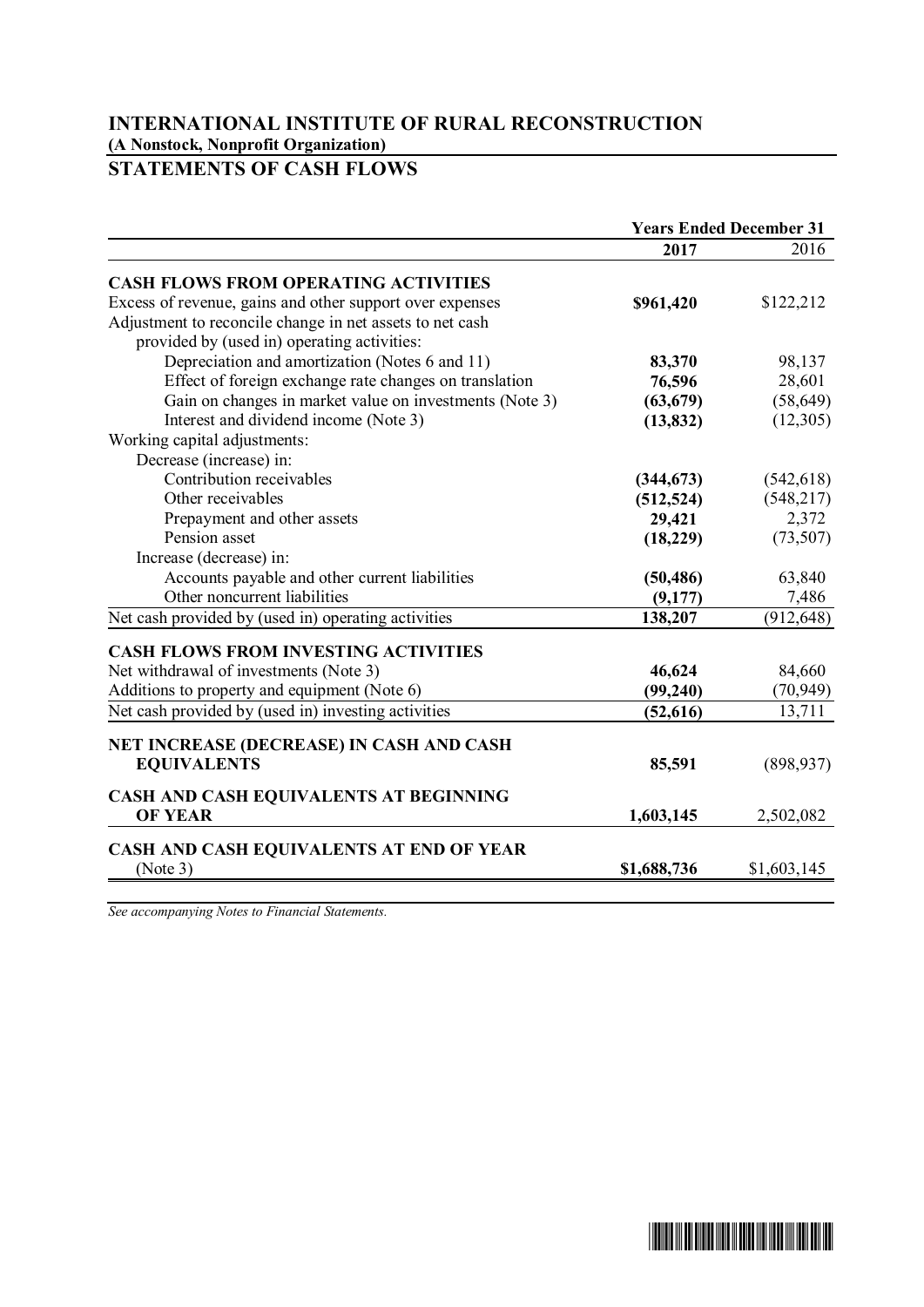# **NOTES TO FINANCIAL STATEMENTS**

# 1. **Organization Information**

The International Institute of Rural Reconstruction (IIRR or the Institute) is a not-for-profit organization formed in 1960 under the laws of the State of Delaware, United States of America (U.S.A.). IIRR Headquarters is located in the Philippines. IIRR has regional centers in Asia (Philippines) and Africa (Kenya) and offices in Addis Ababa, Ethiopia; Kampala, Uganda; Juba, South Sudan and New York, U.S.A.

IIRR is a tax-exempt organization under Section 501(c)(3) of the United States Internal Revenue Code. IIRR is a recognized public charity. Contributions to IIRR qualify for the maximum allowable charitable deduction in the  $\overline{US}$  A

IIRR is a global learning, training and capacity development organization which, with its predecessor organizations, has more than 80 years of experience and commitment to rural development. The Institute's program service has two main functional categories (described in Note 11), i.e. learning community program and applied learning program. Resource generation is focused on unrestricted contributions, restricted grants, earned revenue through trainings, workshops, study programs, customized courses, technical assistance, use of campus facilities, publication sales and investment return on endowment funds.

# 2. **Summary of Significant Accounting and Financial Reporting Policies**

## Basis of Preparation

The accompanying financial statements of IIRR have been prepared in compliance with accounting principles generally accepted in the U.S.A., applicable to a not-for-profit organization as described in American Institute of Certified Public Accountants Audit and Accounting Guide, "Not-for-Profit Organization."

## Classification of Net Assets

The net assets of IIRR and changes therein are classified and reported on the basis of the existence or absence of donor-imposed restrictions, as follows:

■ Unrestricted Net Assets

Net assets that are not subject to any donor-imposed stipulations. Unrestricted assets may be designated for specific purposes by action of the Board of Trustees (BOT).

■ Temporarily Restricted Net Assets

Net assets that are subject to donor-imposed stipulations that may be met either by actions of IIRR or by passage of time. When a restriction expires, that is, a stipulated time restriction ends or a purpose restriction is accomplished, the assets are reclassified to unrestricted net assets and reported in the statement of activities as net assets released from restrictions.

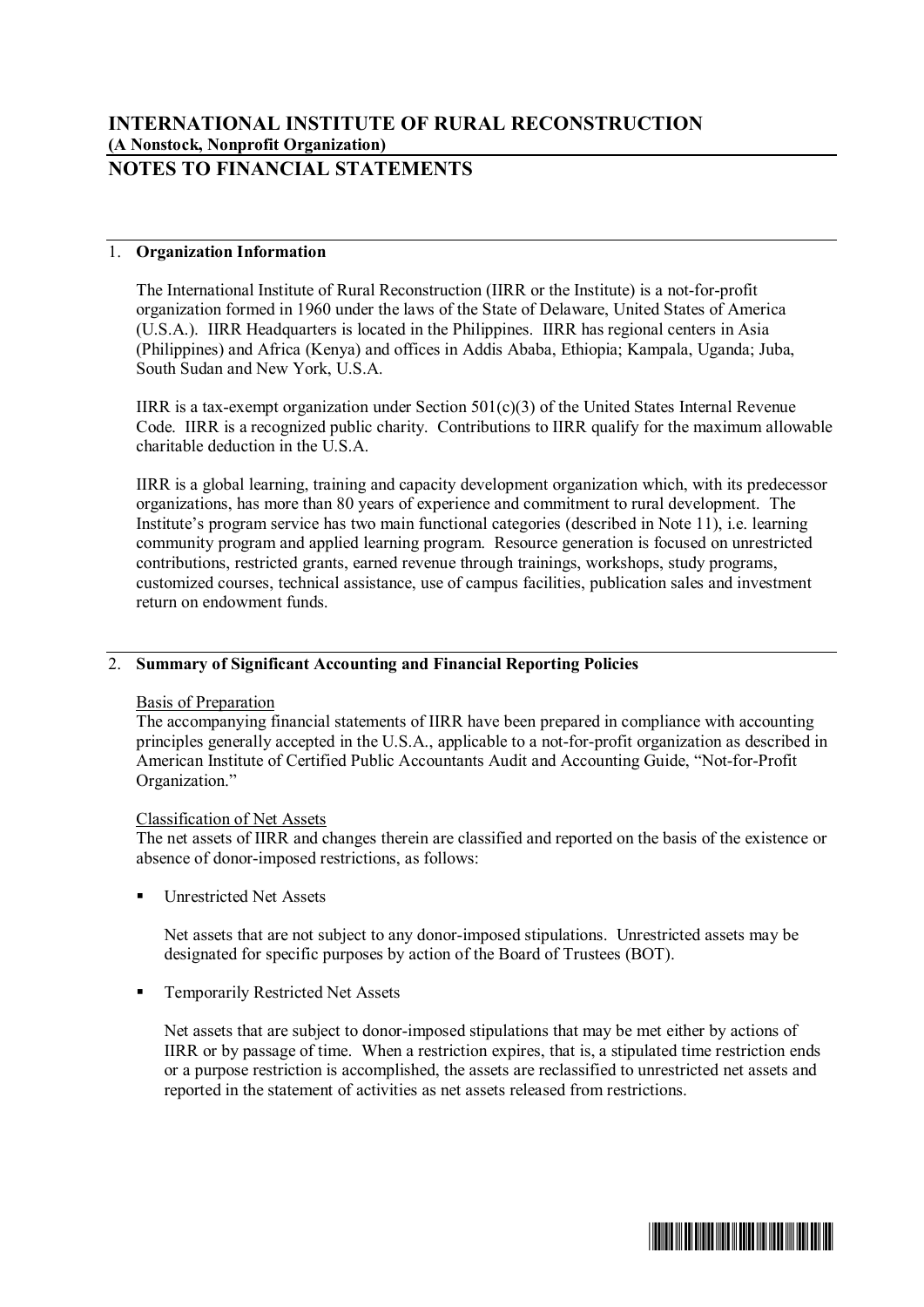■ Permanently Restricted Net Assets

Net assets that are subject to donor-imposed stipulations that neither expire by passage of time nor can be fulfilled or otherwise removed by IIRR. Generally, the donors of these assets permit IIRR to use all or part of the investment return on these assets.

#### Basis of Accounting

The accompanying financial statements have been prepared on the accrual basis of accounting. Revenues are recorded when earned and expenses when incurred and measurable, regardless of when the related cash flows take place. Non-exchange transactions, in which IIRR receives value without directly giving equal value in exchange, include grants and private donations. On an accrual basis, revenue from these transactions is recognized in the year in which all criteria are satisfied, if measurable and probable of collection.

#### Use of Estimates

The preparation of financial statements in conformity with accounting principles generally accepted in the U.S.A. requires management to make estimates and assumptions that affect the reported amounts of assets and liabilities and disclosures of contingent assets and liabilities at the date of the financial statements. Estimates also affect the reported amounts of revenue, expenses, or other changes in net assets during the year. Actual results could differ from these estimates.

#### Cash and Cash Equivalents

Cash includes cash on hand and in banks. Cash equivalents are short-term, highly liquid investments that are readily convertible to known amounts of cash with original maturities of three months or less and that are subject to an insignificant risk of change in value.

#### Investments

Investments are reported at fair value based on quoted market prices. Gains and losses on investments are based on the appreciation or depreciation of the market values at the earlier of the end of the year (unrealized) or the time of sale (realized) and are reported as increases or decreases in unrestricted net assets unless their use is restricted by explicit donor stipulation.

#### Contributions and Other Receivables

Contributions and other receivables are recognized initially at fair value. After initial measurement, contributions and other receivables are carried at amortized cost using the effective interest rate method, less any allowance for impairment. Unconditional promise to give in future periods are initially recorded at estimated fair value determined using the discounted present value of expected cash flows and subsequently amortized over the expected payment period, net of allowance for impairment. The discount rates are determined at the time the unconditional promise to give is initially received. The allowance is established by charges to the statement of activities in the form of provision for doubtful accounts. The allowance for uncollectible contributions receivable is based upon the Institute's analysis of past collection experience, pledge activity and other judgmental factors.

### Property and Equipment

Property and equipment are carried at cost less accumulated depreciation and amortization and any impairment in value.

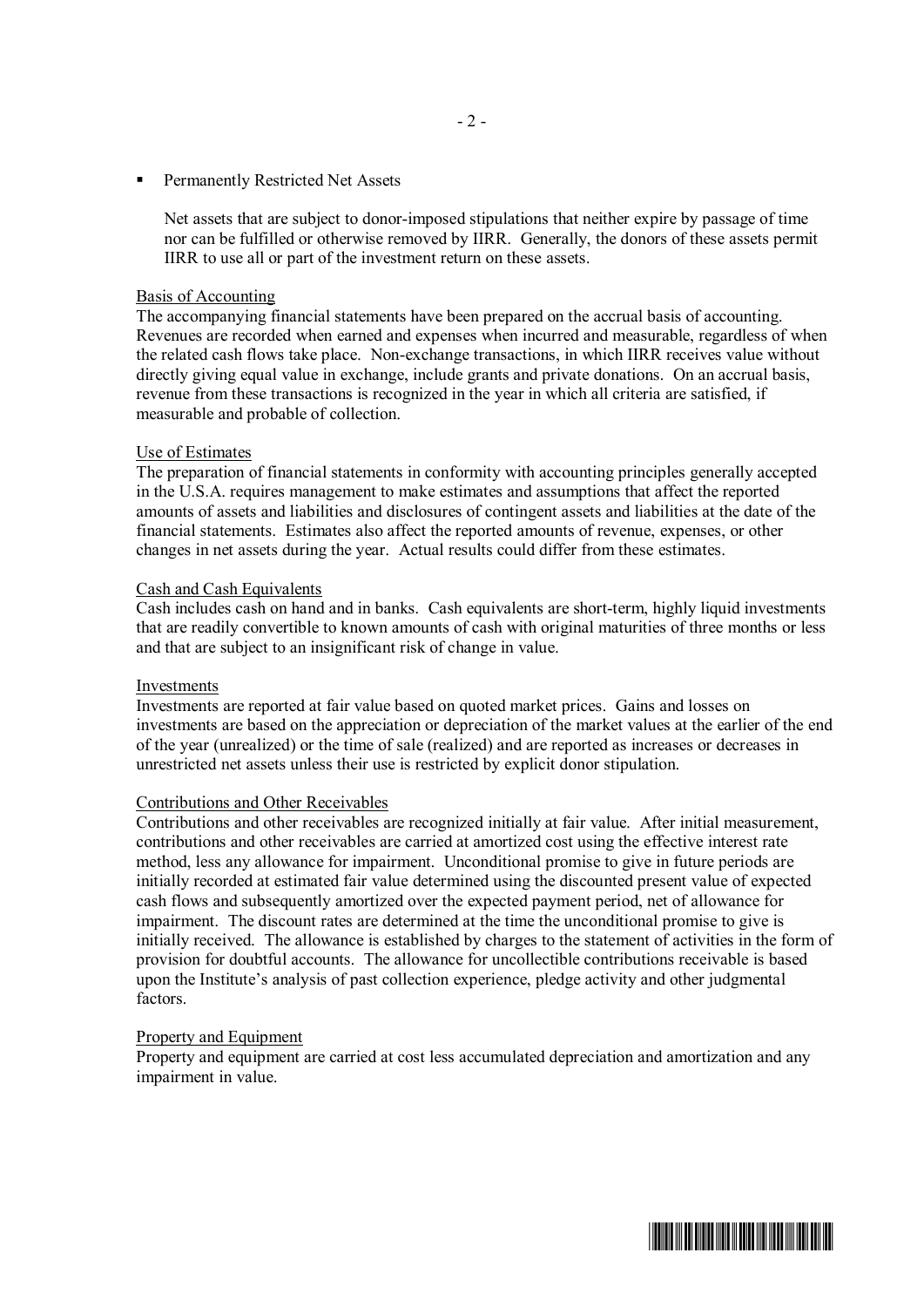The initial cost of property and equipment consists of its purchase price, including other directly attributable costs in bringing the property and equipment to its working condition and location for its intended use. Expenditures incurred after the property and equipment have been put into operation, such as repairs and maintenance, are normally charged to the statement of activities in the year such costs are incurred. In situations where it can be clearly demonstrated that the expenditures have resulted in an increase in the future economic benefits expected to be obtained from the use of an item of property and equipment beyond its originally assessed standard of performance, the expenditures are capitalized as additional costs of property and equipment.

Depreciation and amortization are computed using the straight-line method over the following estimated useful lives:

| Leasehold improvements         | 10 to 25 years or the term of the lease, |
|--------------------------------|------------------------------------------|
|                                | whichever period is shorter              |
| <b>Buildings</b>               | 10 to 25 years                           |
| Furniture and office equipment | 3 to 5 years                             |
| Transportation equipment       | 5 to 8 years                             |
| Other equipment                | 5 to 10 years                            |

The useful lives and depreciation and amortization method are reviewed periodically to ensure that the periods and method of depreciation and amortization are consistent with the expected pattern of economic benefits from items of property and equipment.

When property and equipment are retired or otherwise disposed of, the cost and related accumulated depreciation and amortization and any impairment in value are removed from the accounts and any resulting gain or loss is credited or charged to statement of activities.

The carrying values of property and equipment are reviewed for impairment when events or changes in circumstances indicate that their carrying value may not be recoverable. If any such indication exists and when the carrying values exceed the estimated recoverable amount, the assets are written down to their fair value. Any impairment loss is recognized in profit or loss.

Fully depreciated property and equipment is retained in the accounts until it is no longer in use and no further depreciation is credited or charged to current activities.

#### Revenue and Expense Recognition

Contributions and grants, which include unconditional promises to give (pledges), are recognized as revenue in the year they are received or promised, whichever is earlier. An unconditional promise to give is recognized when a promise is made or received, provided there is sufficient evidence in the form of verifiable documentation.

Donor-restricted contributions whose restrictions are met or have expired in the same reporting year are classified as unrestricted support. Contributions and grants received intended for projects to be undertaken in future years are accounted for as temporarily restricted net assets. Gains and losses on investments and other assets and liabilities are reported as increases or decreases in unrestricted net assets unless their use is restricted by explicit donor stipulation.

Revenue from other services, such as training, workshops, study programs, customized courses and technical assistance, are recognized when services have been rendered and collection is reasonably assured.

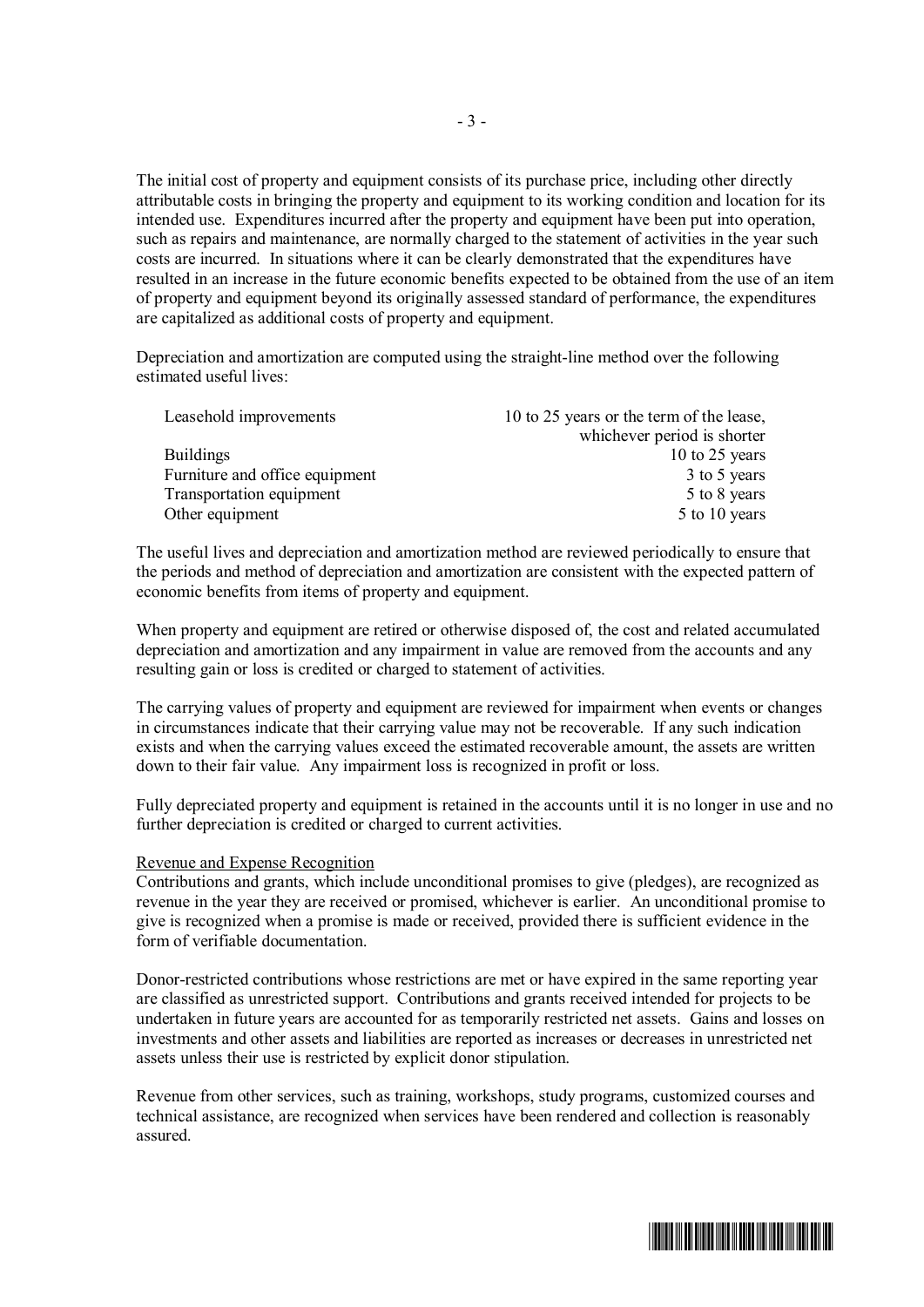Revenue from use of campus facilities are recognized based on actual occupancy and when collection is reasonably assured.

Revenues from sale of books and other published materials are recognized when the significant risks and rewards of ownership of the published materials have passed to the buyer and the amount of revenues can be reliably measured.

Expenses are generally reported as decreases in unrestricted net assets. Expirations of donor-imposed stipulations or of the BOT designations that simultaneously increase one class of net assets and decrease another are reported as transfers between the applicable classes of net assets.

#### Allocation of Expenses

The cost incurred in the various programs and other activities has been summarized on a functional basis (see Note 11). Directly identifiable expenses are charged to program and supporting services. Expenses related to more than one function are charged to program and supporting services using the prevailing IIRR cost allocation methodology.

#### Pension Cost

IIRR's pension cost is based on the defined benefit pension plan for employees in the Philippines and defined contribution pension plan for employees in the U.S.A. and Africa Regional Center. Defined benefit pension plan includes the service cost determined under the projected unit credit method. This method reflects benefits earned by the employees to the date of the valuation taking into consideration the employees' projected salaries. Under the defined contribution pension plan, the Institute's obligation for each reporting period is determined by the amounts to be contributed for that reporting period.

### Translation of Philippine and Other Regional Centers' Financial Statements

Financial statements of IIRR's Philippine and other Regional Centers are translated in accordance with Accounts Standards Codification (ASC) No. 830, *Foreign Currency Matters*. Under this method, assets and liabilities, expressed in Philippine pesos, Kenyan shillings, Ugandan shillings, Ethiopian birr, Sudanese pound, United Kingdom pound and euro, have been translated into U.S. dollar amounts at the closing exchange rates at the financial position date, while revenues and expenses have been translated at the average exchange rate of each center for the year. Other changes in fund balances are translated at the rate in effect in the year the transactions were originally recorded.

#### Functional and Reporting Currency

The functional and reporting currency of IIRR is the U.S. dollar. All values are rounded to the nearest dollar unit, unless otherwise indicated.

#### Fair Value of Financial Instruments

Fair value is defined as the price that would be received to sell an asset or paid to transfer a liability in an orderly transaction between market participants at the measurement date. The inputs are prioritized according to the valuation techniques used to measure fair value. The highest priority is given to unadjusted quoted prices in active markets for identical assets or liabilities (Level 1 inputs), and the lowest priority to measurements involving insignificant unobservable inputs (Level 3 inputs).

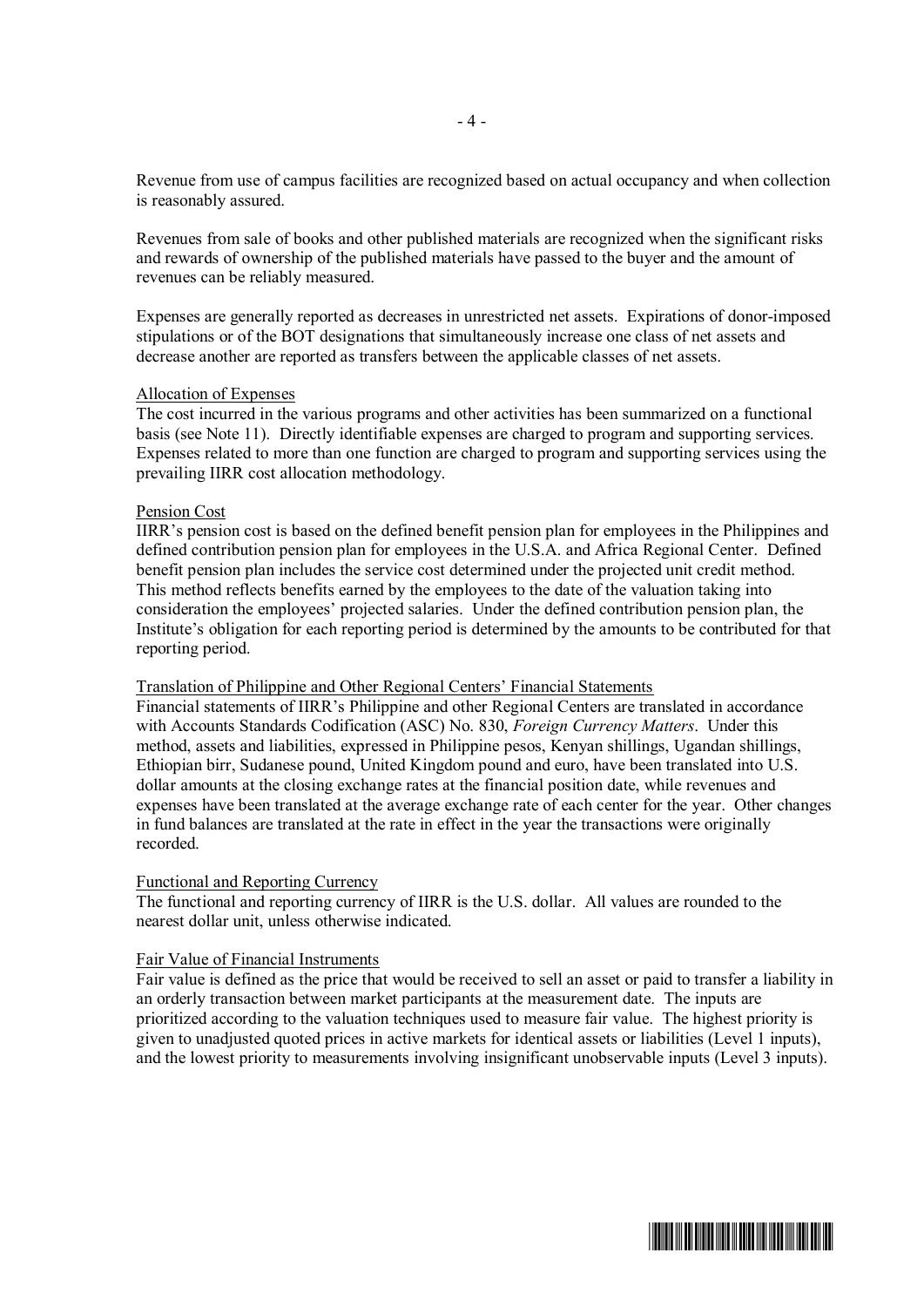The three levels of the fair value hierarchy under ASC 820 are as follows:

- *Level 1*: Inputs are unadjusted quoted prices for identical assets or liabilities in active markets that the Institute has the ability to access.
- *Level 2*: Inputs other than quoted prices included in Level 1 that are either directly or indirectly observable for the assets or liabilities.
- *Level 3*: Inputs are unobservable and significant to the fair value measurement.

The asset's or liability's fair value measurement level within the fair value hierarchy is based on the lowest level of any input that is significant to the fair value measurement. Valuation techniques used need to maximize the use of observable inputs and minimize the use of unobservable inputs.

The fair values of cash and cash equivalents, contributions receivables, other receivables, and accounts payable and other current liabilities approximate their carrying values due to the relatively short-term maturity of these financial instruments.

#### 3. **Cash and Cash Equivalents and Investments**

|  |  |  | Cash and cash equivalents |
|--|--|--|---------------------------|
|--|--|--|---------------------------|

The cash and cash equivalents account consist of:

|                       | 2017        | 2016        |
|-----------------------|-------------|-------------|
| Cash in banks         | \$1,067,979 | \$1,023,432 |
| Cash on hand          | 8,068       | 18,621      |
|                       | 1,076,047   | 1,042,053   |
| Short-term placements | 612,689     | 561,092     |
|                       | \$1,688,736 | \$1,603,145 |

Cash in banks earn interest at their respective bank deposit rates. Short-term investments are made for varying periods of one day to three months depending on the immediate cash requirements of the Institute and earn interest at their respective short-term investment rates.

Cash and cash equivalents include restricted cash in bank and short-term placements amounting to \$1,476,625 and \$678,302 in 2017 and 2016, respectively, which pertains to amounts given by various donors for the implementation of program services.

#### Investments

The movements in the investments held in the U.S.A. are as follows:

|                                    |                      | 2017                           |                            |           |
|------------------------------------|----------------------|--------------------------------|----------------------------|-----------|
|                                    |                      | <b>Short-term</b>              | Long-term                  |           |
|                                    | <b>Equity Stocks</b> | <b>Money Market Placements</b> | <b>U.S. Treasury Notes</b> | Total     |
| Cost at January 1, 2017            | \$364,312            | \$2,926                        | \$2,896                    | \$370,134 |
| Gain on changes in market value at |                      |                                |                            |           |
| January 1, 2017                    | 261,041              |                                | 94,479                     | 355,520   |
| Market value at January 1, 2017    | 625,353              | 2,926                          | 97.375                     | 725,654   |
| Interest and dividends             | 12,639               | 1.193                          |                            | 13,832    |
| Additions                          |                      | 28,254                         |                            | 28,254    |
| Withdrawals                        | (73, 545)            |                                | (1,333)                    | (74, 878) |
| Gain due to change in market value | 63,679               |                                |                            | 63,679    |
|                                    | \$628,126            | \$32,373                       | \$96,042                   | \$756.541 |

*(Forward)*

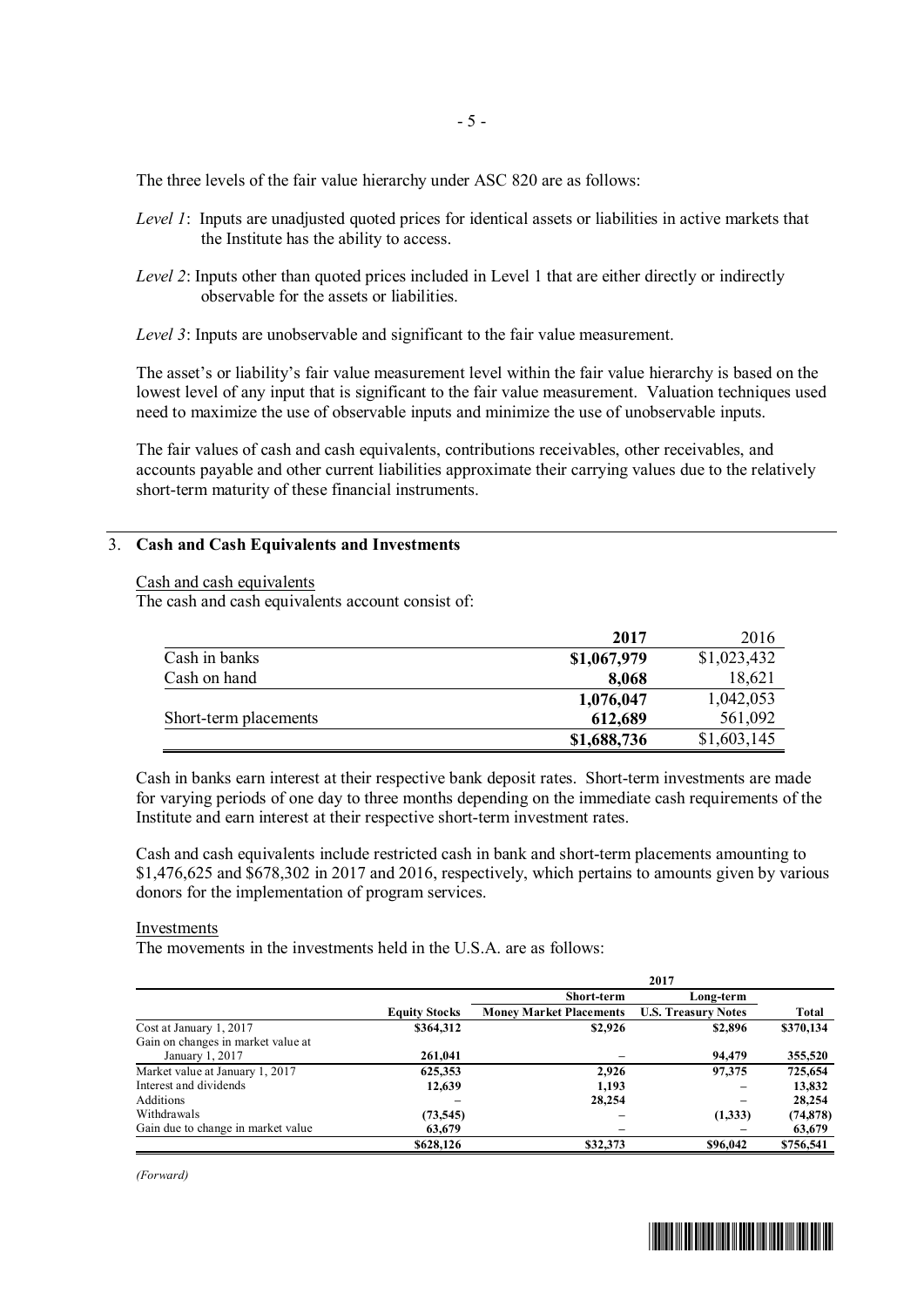|                                    |                      | 2017                           |                            |           |  |
|------------------------------------|----------------------|--------------------------------|----------------------------|-----------|--|
|                                    |                      | <b>Short-term</b>              | Long-term                  |           |  |
|                                    | <b>Equity Stocks</b> | <b>Money Market Placements</b> | <b>U.S. Treasury Notes</b> | Total     |  |
| Cost at December 31, 2017          | \$304,056            | \$32,373                       | \$96,042                   | \$432,471 |  |
| Gain on changes in market value at |                      |                                |                            |           |  |
| December 31, 2017                  | 324,070              | -                              |                            | 324,070   |  |
|                                    | \$628,126            | \$32,373                       | \$96,042                   | \$756,541 |  |

|                                                                 |                      |                         | 2016                |           |
|-----------------------------------------------------------------|----------------------|-------------------------|---------------------|-----------|
|                                                                 |                      | Short-term              | Long-term           |           |
|                                                                 | <b>Equity Stocks</b> | Money Market Placements | U.S. Treasury Notes | Total     |
| Cost at January 1, 2016                                         | \$401.645            | \$1,158                 | \$39,686            | \$442.489 |
| Gain on changes in market value at                              |                      |                         |                     |           |
| January 1, 2016                                                 | 201,987              |                         | 94,884              | 296,871   |
| Market value at January 1, 2016                                 | 603,632              | 1,158                   | 134,570             | 739,360   |
| Interest and dividends                                          | 10,537               | 1,768                   |                     | 12,305    |
| Withdrawals                                                     | (47, 870)            |                         | (36,790)            | (84,660)  |
| Gain due to change in market value                              | 59,054               |                         | (405)               | 58,649    |
|                                                                 | \$625,353            | \$2,926                 | \$97,375            | \$725,654 |
| Cost at December 31, 2016<br>Gain on changes in market value at | \$364,312            | \$2,926                 | \$2,896             | \$370,134 |
| December 31, 2016                                               | 261,041              |                         | 94,479              | 355,520   |
|                                                                 |                      | \$2,926                 | \$97,375            |           |
|                                                                 | \$625,353            |                         |                     | \$725,654 |

Gain due to change in market value, and interest and dividends during the year are shown as "Others" in the statements of activities.

As at December 31, 2017 and 2016, the Institute's investments in equity stocks, money market placements and U.S. Treasury Notes are classified as Level 1, with fair values based on readily available determinable market prices. There were no changes in valuation techniques that resulted in transfer in or out of an investment's assigned level within the hierarchy.

#### Concentrations of Risks

*Custodial Credit Risk.* Cash and cash equivalents are maintained with several financial institutions. Deposits held with banks may exceed the amount of insurance provided on such deposits. Generally, these deposits may be redeemed upon demand and are maintained with financial institutions of reputable credit and therefore bear minimal credit risk.

*Interest Rate Risk.* Disclosure of the maturities of investments is required when the fair market value is adversely affected by changes in interest rates. Investments are intended to be held for an undefined period.

*Foreign Currency Risk.* IIRR has no significant foreign currency investments exposed to changes in exchange rates that will adversely affect the fair market value of an investment.

The main investment management objective is to maintain security and liquidity. Subject to that objective, IIRR seeks a reasonable return on its investments given their risk profile. IIRR is restricted to invest in instruments of a limited class of issuers, particularly government or governmentguaranteed obligations, money market mutual funds, corporate obligations and certain index securities.

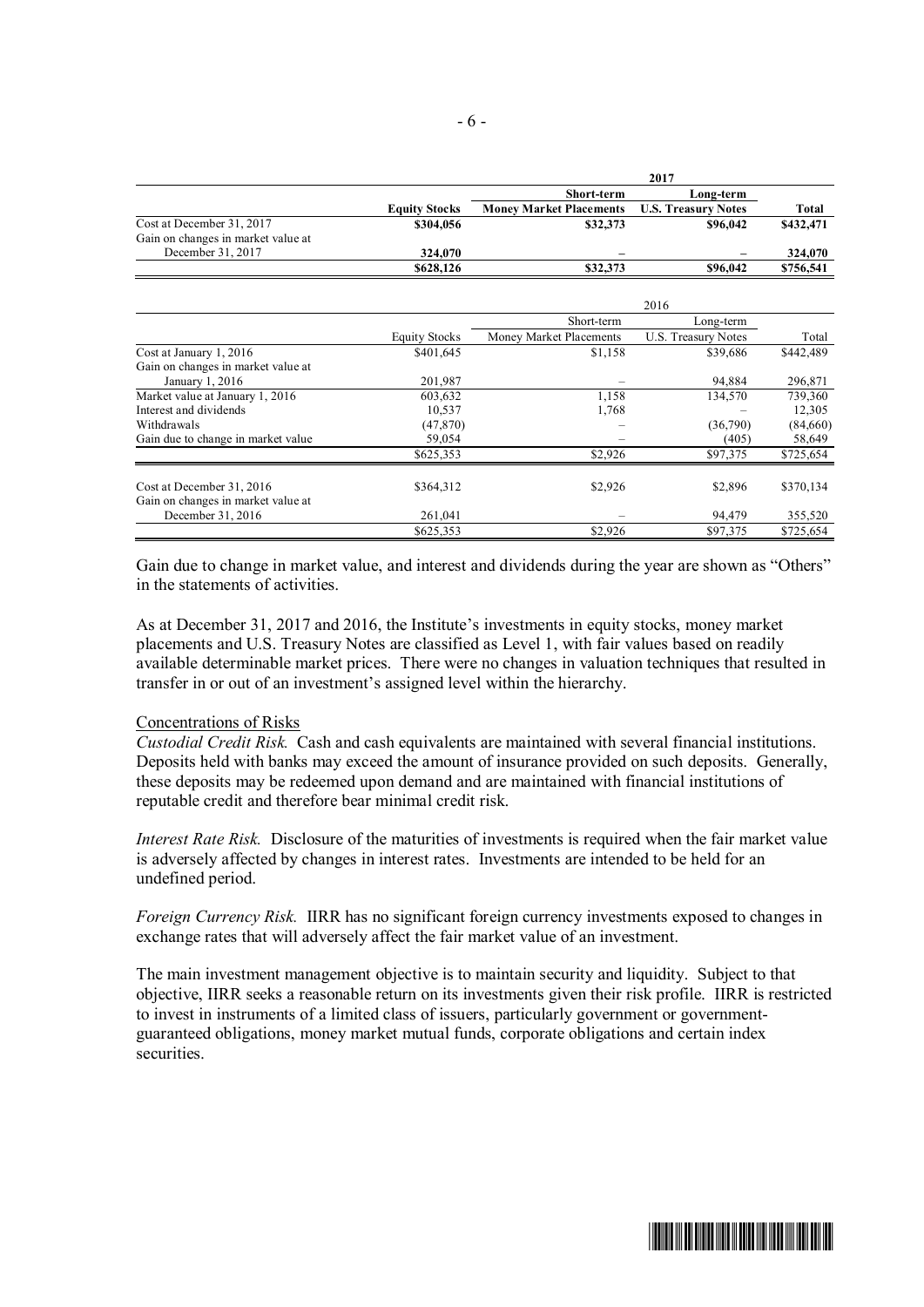|                         |             | 2017              |            | 2016       |
|-------------------------|-------------|-------------------|------------|------------|
|                         | Original    | <b>Functional</b> | Original   | Functional |
|                         | currency    | currency          | currency   | currency   |
| Cash deposits:          |             |                   |            |            |
| In Kenyan shillings     | 50,103,476  | \$481,486         | 36,902,944 | \$353,748  |
| In Ethiopian birr       | 547,582     | 19,641            | 4,571,120  | 201,282    |
| In United Kingdom pound | 81          | 92                | 4.996      | 6,168      |
| In Philippine peso      | 2,169,645   | 43,454            | 12,538,594 | 252,184    |
| In Sudanese pound       | 555,201     | 4,262             | 274,682    | 41,872     |
| In Ugandan shillings    | 182,779,520 | 49,988            | 69,902,608 | 19,099     |
| In Euro                 | 4,635       | 5,518             | 6,891      | 7,254      |
|                         |             | \$604,441         |            | \$881,607  |

The following table presents the Institute's cash deposits exposed to foreign currency risk:

The table below shows the closing exchange rates used in translating the foreign-currency denominated cash deposits to \$1:

|                       | 2017     | 2016     |
|-----------------------|----------|----------|
| Kenyan shillings      | 104.06   | 104.32   |
| Ethiopian birr        | 27.88    | 22.71    |
| United Kingdom pounds | 0.88     | 0.81     |
| Philippine peso       | 49.93    | 49.72    |
| Sudanese pound        | 130.26   | 6.56     |
| Ugandan shillings     | 3,656.45 | 3,660.00 |
| Euro                  | 0.84     | 0.95     |

The following table demonstrates the sensitivity to a reasonable possible change in U.S. dollar exchange rate, with all variables held constant, of the Institute's excess of revenue, gains and other support over expenses due to changes in the fair value of foreign-currency denominated cash deposits as at December 31, 2017 and 2016:

|                                                                         | Increase (Decrease)<br>In Excess of Revenue, Gains |              |
|-------------------------------------------------------------------------|----------------------------------------------------|--------------|
|                                                                         | And Other Support Over Expenses                    |              |
|                                                                         | 2017                                               | 2016         |
| Appreciation of US\$ by 10% of all of the<br>Above-mentioned currencies | $(\$56,451)$                                       | $(\$57,676)$ |
| Depreciation of US\$ by 10% of all of the<br>Above-mentioned currencies | 65,324                                             | 66,359       |

## 4. **Contributions Receivable**

These receivables are covered by signed grant agreements. Realization of the pledges is expected in the following periods:

|                            | 2017        | 2016        |
|----------------------------|-------------|-------------|
| In one year or less        | \$1,921,369 | \$1,660,733 |
| Between one and five years | 315.381     | 231,344     |
|                            | \$2,236,750 | \$1,892,077 |

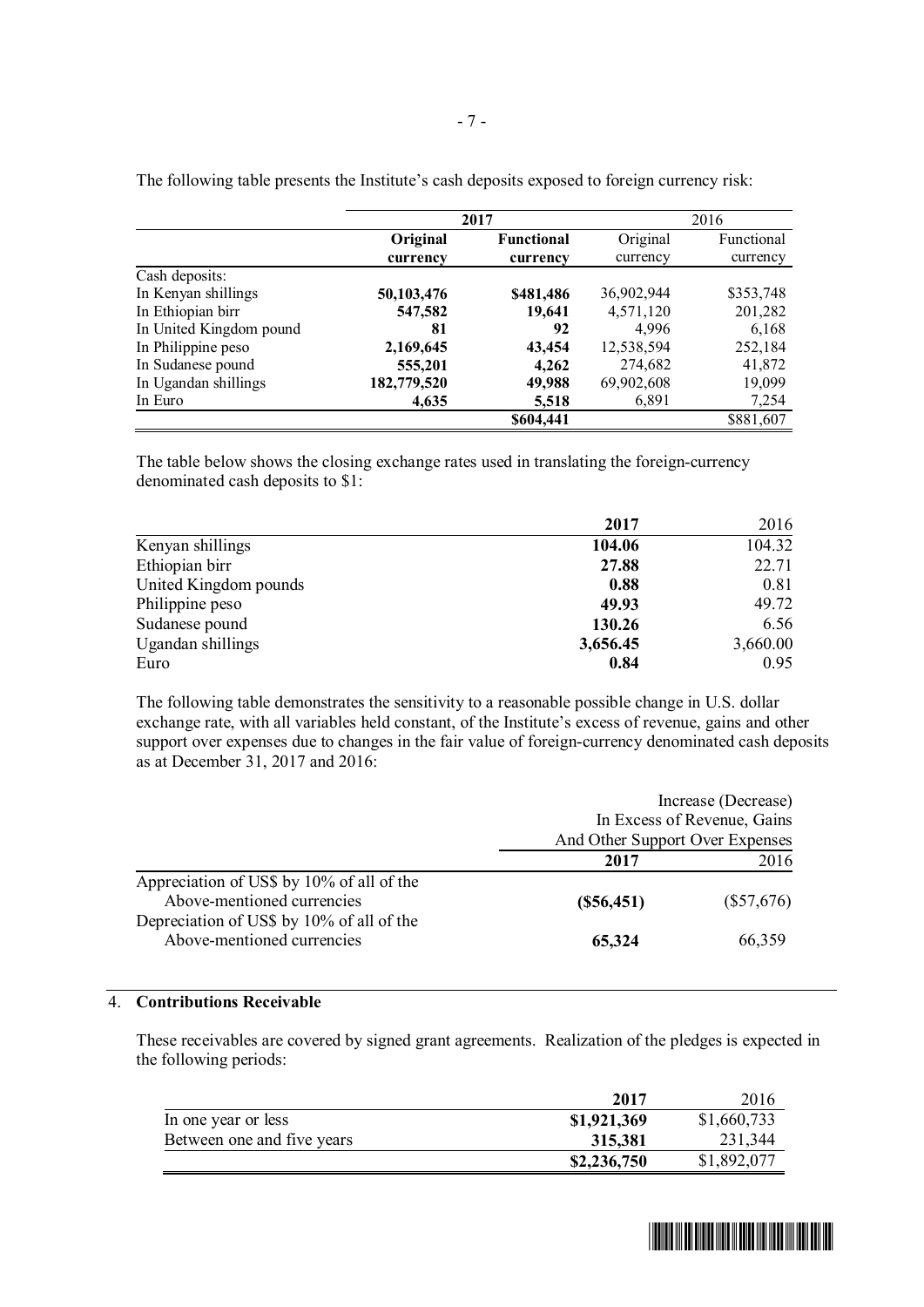# 5. **Other Receivables**

This account consists of:

|                                    | 2017        | 2016      |
|------------------------------------|-------------|-----------|
| Trade receivables                  | \$1,249,040 | \$765,139 |
| Advances to officers and employees | 53,118      | 24,198    |
| Others                             | 601         | 898       |
|                                    | \$1,302,759 | \$790,235 |

Trade receivables consist of grants arising from technical assistance, study programs and training courses.

Advances to officers and employees are cash given in advance for the purpose of carrying the Institute's technical assistance, study programs, training courses and other projects. These are noninterest-bearing and have an average term of one year.

Other receivables include deposits to suppliers and creditors and other receivables from employees*.*

## 6. **Property and Equipment**

This account consists of:

|                              |              |                  | <b>Furniture</b> |                       |           |             |
|------------------------------|--------------|------------------|------------------|-----------------------|-----------|-------------|
|                              | Leasehold    |                  | and Office       | <b>Transportation</b> | Other     |             |
|                              | Improvements | <b>Buildings</b> | Equipment        | Equipment             | Equipment | Total       |
| Cost                         |              |                  |                  |                       |           |             |
| Balance at January 1, 2016   | \$48,375     | \$677,338        | \$791,454        | \$574,631             | \$207,757 | \$2,299,555 |
| Additions                    |              |                  | 29,736           | 35,366                | 5,847     | 70,949      |
| Cumulative translation       |              |                  |                  |                       |           |             |
| adjustments                  | (2,588)      | (36,237)         | (36, 748)        | (20, 112)             | (11, 115) | (106, 800)  |
| Balance at December 31, 2016 | 45,787       | 641,101          | 784.442          | 589,885               | 202,489   | 2,263,704   |
| Additions                    |              |                  | 89,590           | 3,386                 | 6.264     | 99,240      |
| Cumulative translation       |              |                  |                  |                       |           |             |
| adjustments                  | (192)        | (2,697)          | (108,928)        | (51,317)              | 63.963    | (99, 171)   |
| Balance at December 31, 2017 | \$45,595     | \$638,404        | \$765,104        | \$541,954             | \$272,716 | \$2,263,773 |

|                                                     | Leasehold<br>Improvements | <b>Buildings</b> | <b>Furniture</b><br>and Office<br>Equipment | Transportation<br>Equipment | Other<br>Equipment | Total       |
|-----------------------------------------------------|---------------------------|------------------|---------------------------------------------|-----------------------------|--------------------|-------------|
| <b>Accumulated Depreciation</b><br>and Amortization |                           |                  |                                             |                             |                    |             |
| Balance at January 1, 2016                          | \$47,675                  | \$648,128        | \$695,983                                   | \$440,291                   | \$177,672          | \$2,009,749 |
| Depreciation and amortization                       |                           | 4,773            | 43,224                                      |                             | 2,676              | 98,137      |
| (see Note $11$ )                                    | 165                       |                  |                                             | 47,299                      |                    |             |
| Cumulative translation                              |                           |                  |                                             |                             |                    |             |
| adjustments                                         | (2,567)                   | (35,055)         | (36,667)                                    | (45, 778)                   | (5,017)            | (125, 084)  |
| Balance at December 31, 2016                        | 45,273                    | 617,846          | 702,540                                     | 441,812                     | 175.331            | 1,982,802   |
| Depreciation and amortization                       |                           | 4,496            | 23,813                                      |                             | 13,278             | 83,370      |
| (see Note $11$ )                                    | 141                       |                  |                                             | 41,642                      |                    |             |
| Cumulative translation                              |                           |                  |                                             |                             |                    |             |
| adjustments                                         | (604)                     | (8,207)          | (59, 435)                                   | (39, 497)                   | 34,175             | (73, 568)   |
| Balance at December 31, 2017                        | \$44,810                  | \$614,135        | \$666,918                                   | \$443,957                   | \$222,784          | \$1,992,604 |
| <b>Net Book Value</b>                               |                           |                  |                                             |                             |                    |             |
| <b>At December 31, 2017</b>                         | \$785                     | \$24,269         | \$98,186                                    | \$97,997                    | \$49,932           | \$271,169   |
| At December 31, 2016                                | \$514                     | \$23,255         | \$81,902                                    | \$148,073                   | \$27,158           | \$280,902   |

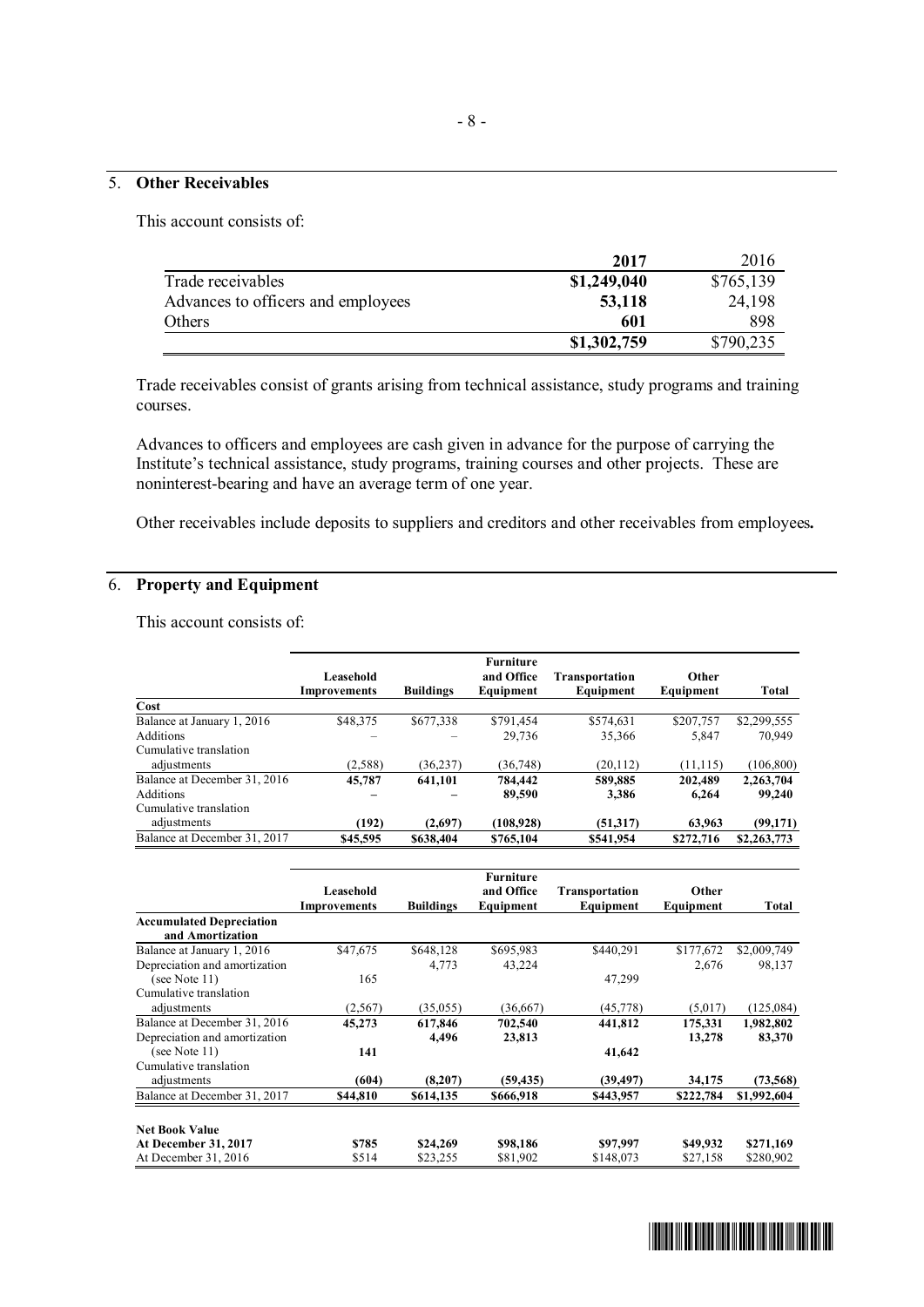IIRR donated its land in Cavite, Philippines to the Philippine Rural Reconstruction Movement, Inc. (PRRM) in 1975. Excluded from this donation were buildings and other improvements on such land. In the same year, PRRM and IIRR entered into a lease agreement on the land in Cavite, Philippines for a period of 25 years, renewable for another 25 years upon mutual agreement of the parties concerned. The annual rental under the lease contract was \$286 until May 25, 2000. On May 23, 2000, IIRR and PRRM executed a contract to confirm their agreement to share the Cavite campus for rural reconstruction work. The contract permits IIRR to use its portion of the campus without rent through May 25, 2025 and may be extended for another 25 years upon mutual agreement of the parties concerned. The fair value of the free rent amounting to \$11,827 in 2017 and \$12,556 in 2016.

As at December 31, 2017 and 2016, fully depreciated assets amounting to \$1,752,629 and \$1,612,332, respectively, were still in use by the Institute.

#### 7. **Accounts Payable and Other Current Liabilities**

This account consists of:

|                                   | 2017      | 2016      |
|-----------------------------------|-----------|-----------|
| Accounts payable                  | \$153,758 | \$65,899  |
| Fund set aside for field partners | 92,069    | 144,676   |
| Accrued expenses                  | 64,177    | 145,253   |
| Others                            | 9,147     | 13,809    |
|                                   | \$319,151 | \$369,637 |

Accrued expenses represent statutory payables such as withholding taxes, social security premiums and other liabilities to governments.

Fund set aside for field partners are payables relating to field program expenses and are expected to be settled within 30 to 360 days from the end of the reporting period.

Accounts payable are noninterest-bearing and are generally on 30 to 60 days term.

Other payables comprise mainly of the obligations relating to employee benefits and other funds that are expected to be settled within 30 to 360 days from the end of the reporting period.

#### 8. **Pension Plans**

IIRR has a defined benefit pension plan for its employees in the Philippines and a defined contribution pension plan covering its employees in the U.S.A. and Africa Regional Center. Pension cost for these plans amounted to \$77,773 and \$94,301 in 2017 and 2016, respectively.

Pension Plan for the Philippines

The defined benefit pension plan (Plan) is a funded noncontributory retirement plan covering all regular employees in the Philippines except for certain staff members covered by other plans. A local bank, appointed as trustee, administers the Plan. IIRR's policy is to fund accrued pension costs.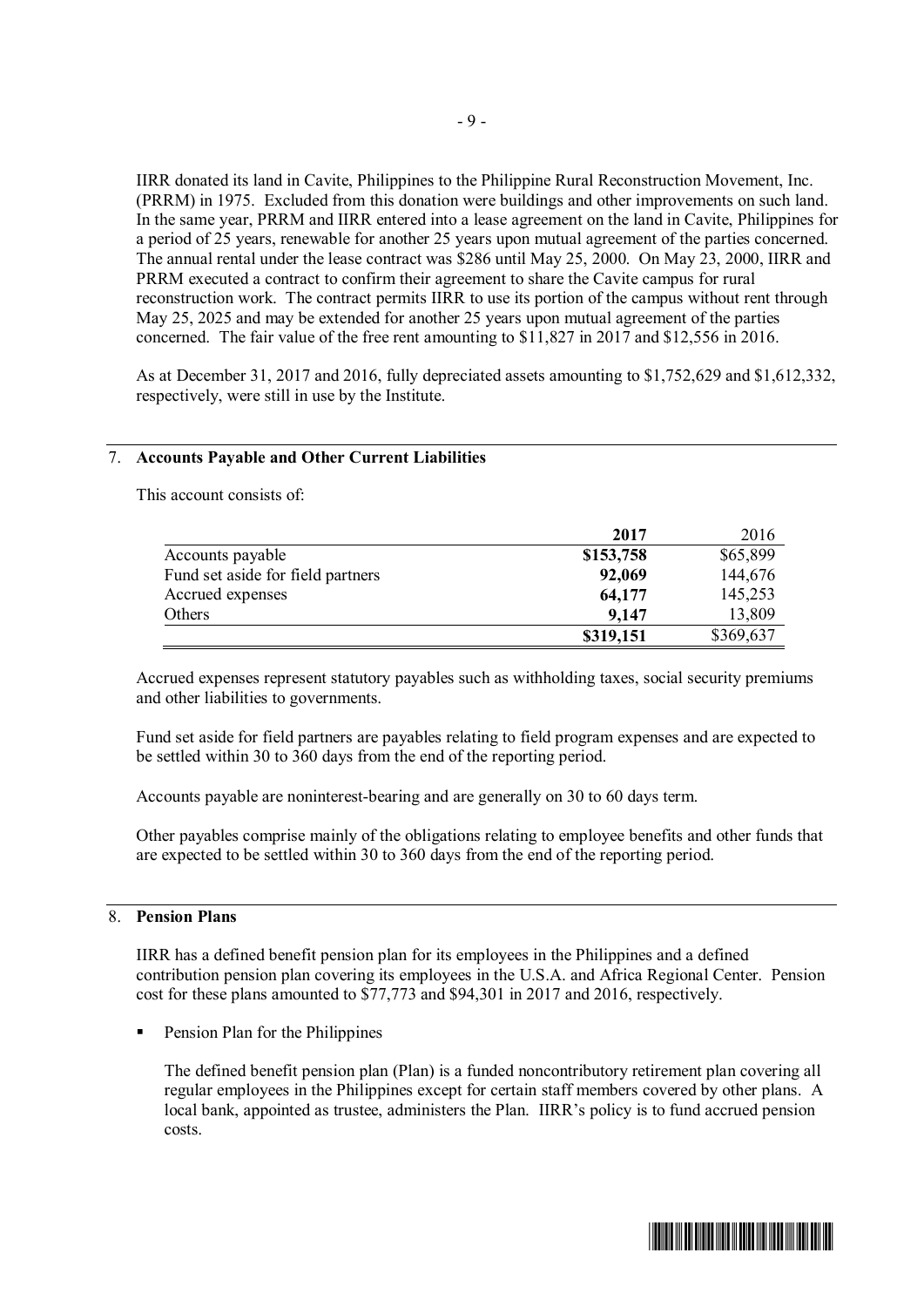Effective July 1, 2000, the Institute amended the Plan to change the benefit formula to a cash balance formula from the existing benefit calculation based upon years of service and final pay. The benefits accrued as of June 30, 2000 under the old formula were credited to each employee's personal retirement account (PRA). A fixed percentage of the employee's monthly salary (at the time earned) beginning July 1, 2000 is also being credited to the employee's PRA.

Normal retirement date is upon attainment by a member of age 60 while early retirement is at age 50, with at least 10 years of service. Upon retirement, an employee receives in one lump sum the amount credited to his/her PRA or the legally mandated minimum retirement benefit, whichever is higher. In case of voluntary resignation, the employee is entitled to receive the amount standing to his/her credit upon the member attaining the age of 50 or after having completed at least 10 years of continuous service. A member who resigns from the employment of the Institute before completing 10 years of continuous service shall be entitled to receive one-half of the amount standing to his/her credit upon resignation and the balance of such amount standing to his/her credit upon attaining the age of 50. Alternatively, he/she may request for his/her fund balance to be transferred to another qualified plan. The fund is required to be under trusteeship to comply with the Philippine requirement for tax qualification. No part of the amount of the fund may be used for or diverted to any purpose other than for the benefit of the members and their beneficiaries.

**2017** 2016 Projected benefit obligation (PBO)  $$271,672$   $$235,679$ Plan assets at fair value **(305,181)** (250,959) Pension asset **(\$33,509)** (\$15,280)

The following table sets forth IIRR Plan's status:

The net pension cost for the Plan includes the following elements:

|                                       | 2017     | 2016     |
|---------------------------------------|----------|----------|
| Benefit cost:                         |          |          |
| Service cost                          | \$39,859 | \$38,023 |
| Interest cost on PBO                  | 12,166   | 16,828   |
| Expected return on plan assets        | (2,118)  | (2,972)  |
| Amortization of actuarial loss (gain) | (2,931)  | 1,053    |
| Pension cost                          | \$46,976 | \$52,932 |
| Benefits paid                         | \$5,107  | \$36,401 |
| Contributions made                    | \$39,859 | \$32,577 |

Pension cost is presented as part of Staff cost under "Expenses" account in the statements of activities (see Note 11).

The principal assumptions used in determining projected benefit obligation as at December 31, 2017 and 2016 are shown below:

|                                        | 2017     | 2016     |
|----------------------------------------|----------|----------|
| Discount rate                          | 5.78%    | 5.29%    |
| Expected rate of return on plan assets | $0.79\%$ | $0.79\%$ |
| Expected rate of salary increases      | $2.50\%$ | $2.50\%$ |

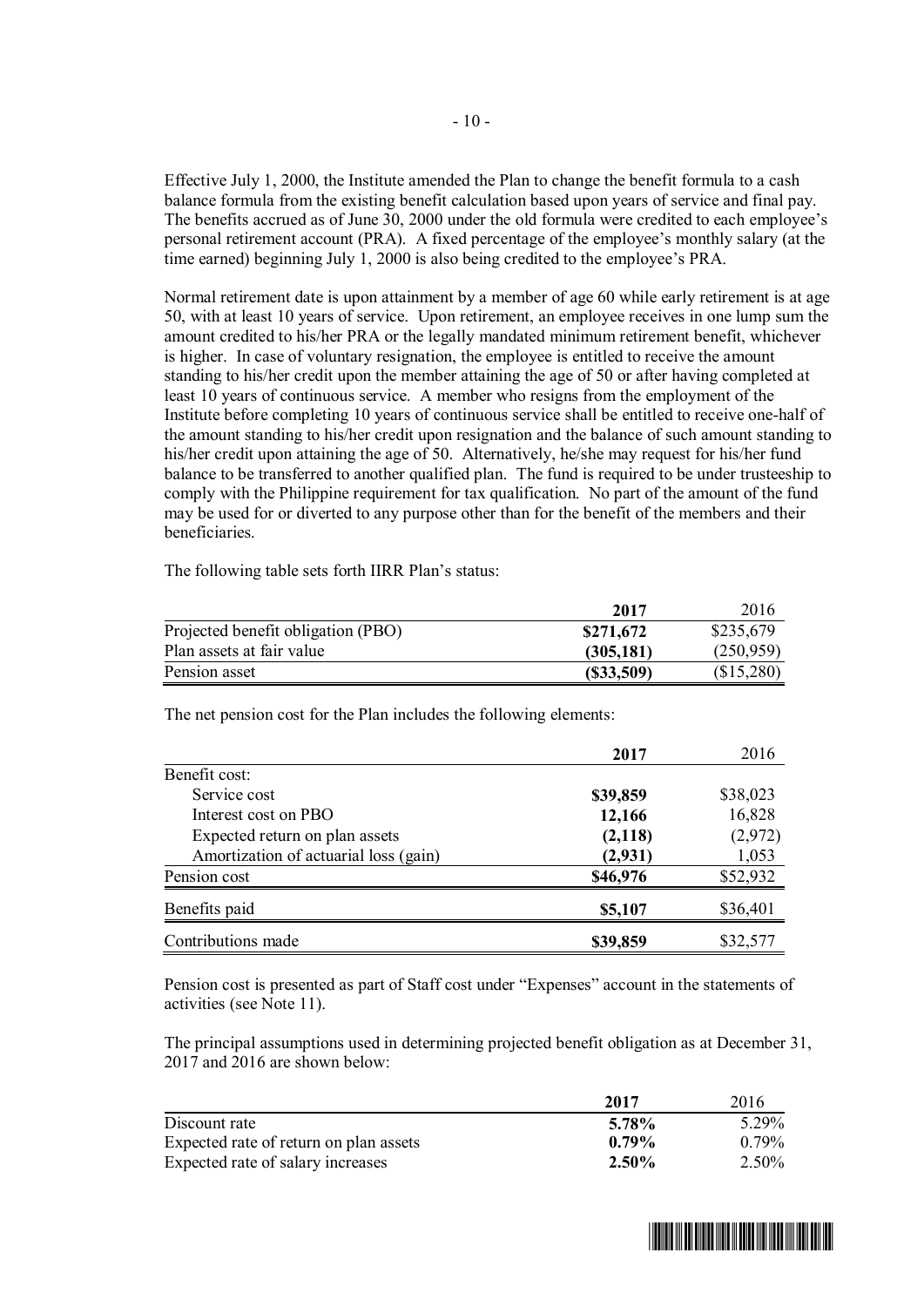The changes in PBO are as follows:

|                                            | 2017      | 2016      |
|--------------------------------------------|-----------|-----------|
| PBO at beginning of year                   | \$235,679 | \$325,222 |
| Service cost                               | 39,859    | 38,023    |
| Interest cost on PBO                       | 12,166    | 16,828    |
| Benefits paid                              | (5,107)   | (36, 401) |
| Actuarial gain                             | (10, 282) | (94,002)  |
| Translation adjustment (Philippine peso to |           |           |
| U.S. dollar)                               | (643)     | (13,991)  |
| PBO at end of year                         | \$271,672 | \$235,679 |

The changes in fair value of plan assets are as follows:

|                                                | 2017      | 2016      |
|------------------------------------------------|-----------|-----------|
| Fair value of plan assets at beginning of year | \$250,959 | \$266,995 |
| Expected return on plan assets                 | 2,118     | 2,972     |
| Contributions made                             | 39,859    | 32,577    |
| Benefits paid                                  | (5,107)   | (36, 401) |
| Actuarial loss (gain)                          | 17,888    | (982)     |
| Translation adjustment (Philippine peso to     |           |           |
| U.S. dollar)                                   | (536)     | (14,202)  |
| Fair value of plan assets at end of year       | \$305,181 | \$250,959 |

The Plan is funded by contributions of the Institute to a trust fund managed by a Philippine bank. The Plan assets of the Institute include Philippine peso and U.S. dollar-denominated investments. The market value of the Plan assets is determined by the fund trustee.

Notwithstanding any other provisions of the trust agreement, the fund trustee shall use its best efforts to maintain allocation of the investment of the provident fund as established by the Institute's retirement committee and approved by the Institute's BOT. Funds delivered to the trustee in Philippine pesos shall be invested in Philippine peso-denominated investments. Funds delivered to the trustee in U.S. dollars shall be invested in U.S. dollar-denominated investments.

The trust fund is 100% invested in UITFs denominated in Philippine peso in 2017 and 2016. There are no U.S. dollar denominated investments in 2017 and 2016.

■ Pension Plan for Other Countries

Net pension cost for the defined contribution pension plan amounted to \$63,634 in 2017 and \$53,309 in 2016.

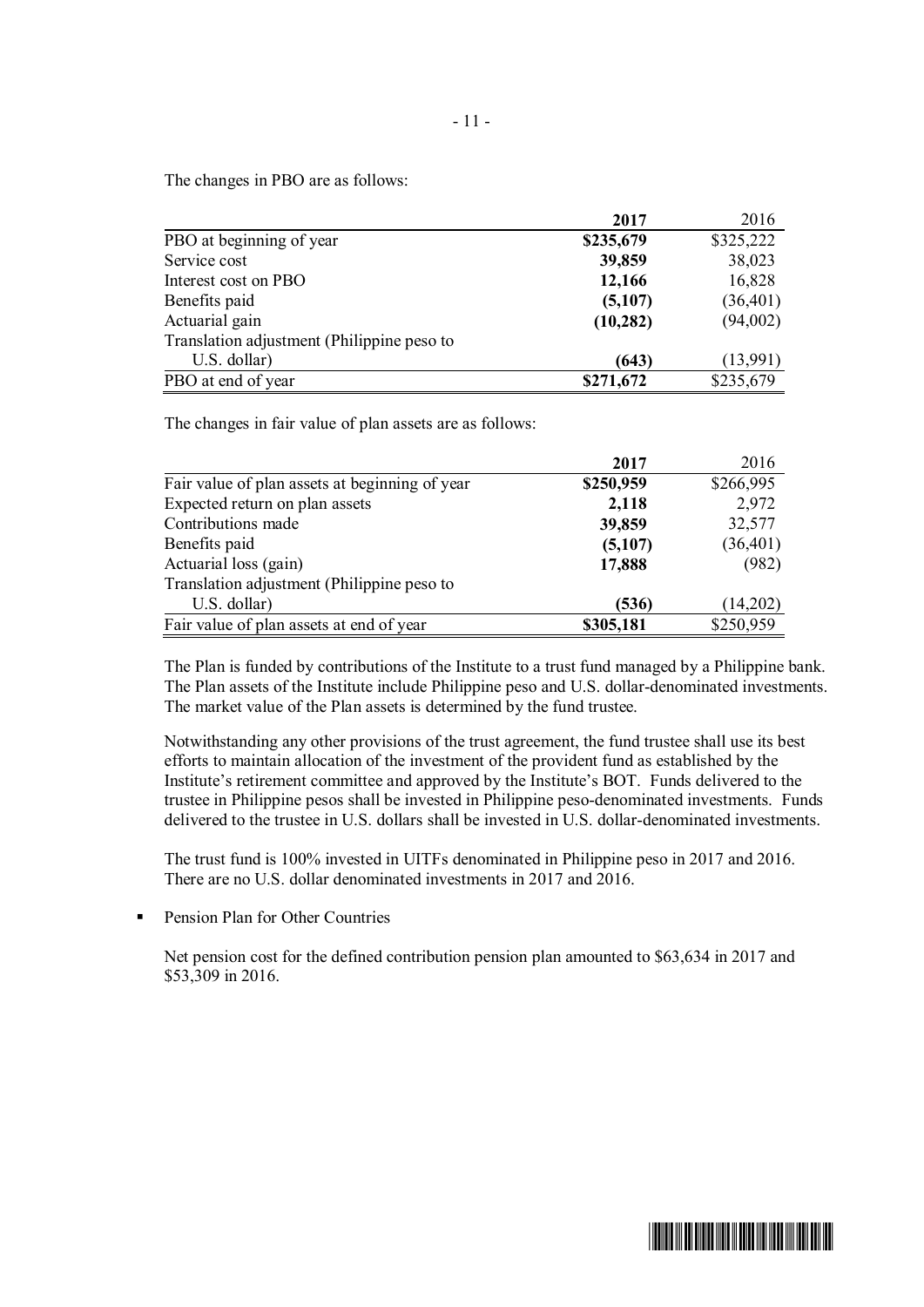# 9. **Net Assets**

a. Temporarily restricted net assets are available for the following program service expenditures:

|                                                | 2017        | 2016        |
|------------------------------------------------|-------------|-------------|
| Program services                               | \$1,069,991 | \$1,580,907 |
| The Alice Yen Fund                             | 8,145       |             |
| The Employees' Welfare Fund                    | 1,050       |             |
| The Mr. & Mrs. Yen Mei Tang Memorial Fund      | 967         |             |
| The Reader's Digest Endowment for Publications | 136         | 282         |
|                                                | \$1,080,289 | \$1,581,189 |

b. Permanently restricted net assets consist of the following endowment funds as at December 31, 2017 and 2016:

|                                                | Amount    |
|------------------------------------------------|-----------|
| The Alice Yen Fund                             | \$500,000 |
| The Reader's Digest Endowment for Publications | 100,000   |
| The Employees' Welfare Fund                    | 62,982    |
| The Mr. & Mrs. Yen Mei Tang Memorial Fund      | 55,000    |
|                                                | \$717,982 |

Earnings and appreciation of permanently restricted net assets were included as part of temporarily restricted net assets.

Earnings and appreciation on The Alice Yen Fund may be used for purposes that honor the memory of Alice Yen and her contributions to rural reconstruction and those that relate to education, training, research programs of IIRR and professional development of its staff.

Earnings on The Reader's Digest Endowment for Publications may be used for publication expenses.

Earnings and appreciation on The Employees' Welfare Fund may be used for any purpose that tends to give a sense of security to IIRR's staff members.

Earnings and appreciation on The Mr. & Mrs. Yen Mei Tang Memorial Fund may be used for purposes that honor the memory of Mr. and Mrs. Yen Mei Tang and meet any of the following conditions:

- a. Send promising IIRR staff members, holding bachelor's degrees, to study for master's degrees at the University of the Philippines.
- b. Enable promising young staff members to attend short-term courses or to receive training in subjects related to IIRR's mission and language, computer science or to other subjects relating to their work for IIRR.
- c. Provide grants to finance on-site study of successful rural reconstruction efforts.
- d. Finance expenditures on facilities and equipment that improve staff effectiveness.
- e. Finance publications of IIRR staff members related to rural reconstruction.

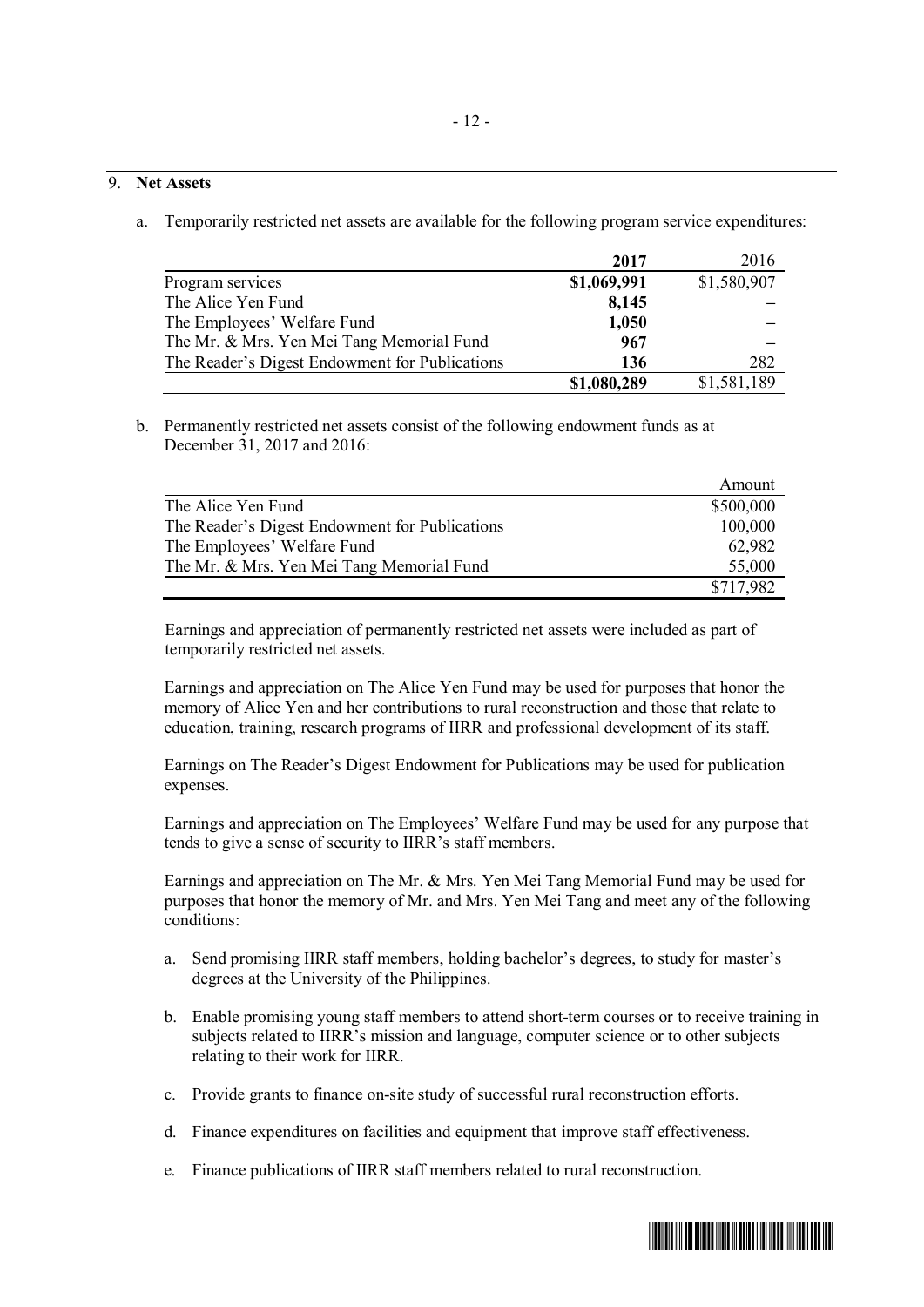In 2003, the Institute transferred the Rural Reconstruction Endowment Fund amounting to \$50,128 to an endowment trust, which is a separate entity. The endowment trust is organized exclusively for the benefit of the Institute and shall operate as a supporting organization of the Institute in accordance with Section 509 (a)(3) of the U.S. Internal Revenue Code. The Institute has no control over the trust. The earnings of the fund will be for the benefit of the Institute only upon the determination of the distributable amount by the trustees of the endowment trust. Any earnings not distributed shall be accumulated to the principal. The value of the endowment trust as at December 31, 2017 and 2016 amounted to \$106,449 and \$75,838, respectively.

#### 10. **Commitments and Contingencies**

IIRR leases various office spaces for its operations. The terms of these leases range from one to three years. Total rent expense amounted to \$63,761 in 2017 and \$116,861 in 2016 and is shown as part of "Rental and maintenance" under "Expenses" account in the statements of activities (see Note 11).

# 11. **Expenses**

This account consists of expenses from continuing operation of IIRR:

|                          | 2017                    |                            |                 |                            |                 |                 |                                 |
|--------------------------|-------------------------|----------------------------|-----------------|----------------------------|-----------------|-----------------|---------------------------------|
|                          | <b>Program Services</b> |                            |                 | <b>Supporting Services</b> |                 |                 |                                 |
|                          | Learning<br>Community   | <b>Applied</b><br>Learning | <b>Subtotal</b> | Management<br>and General  | Fund<br>Raising | <b>Subtotal</b> | <b>Total</b><br><b>Expenses</b> |
| Field program expenses   | \$1,368,751             | \$600,547                  | \$1,969,298     | $S-$                       | $S-$            | $S-$            | \$1,969,298                     |
| Staff cost (Note 8)      | 806,778                 | 297,369                    | 1,104,147       | 333,344                    | 45,154          | 378,498         | 1,482,645                       |
| Rental and maintenance   |                         | 96,376                     | 245,411         | 69,018                     | 8,545           | 77,563          |                                 |
| (see Note $10$ )         | 149,035                 |                            |                 |                            |                 |                 | 322,974                         |
| Contractual services     | 72,966                  | 63,533                     | 136,499         | 33,168                     | 12,660          | 45,828          | 182,327                         |
| Travel                   | 37,558                  | 33,901                     | 71,459          | 19,853                     | 2,461           | 22,314          | 93,773                          |
| Depreciation (Note 6)    | 24,919                  | 30,371                     | 55,290          | 25,806                     | 2,274           | 28,080          | 83,370                          |
| Communication            | 18,227                  | 16,220                     | 34,447          | 9.699                      | 2,213           | 11,912          | 46,359                          |
| Supplies and materials   | 4.205                   | 4.045                      | 8,250           | 1,400                      | 373             | 1.773           | 10,023                          |
| Printing and publication | 2,906                   | 2.819                      | 5,725           | 899                        | 669             | 1,568           | 7,293                           |
| Others                   | 30,077                  | 35,183                     | 65,260          | 5,031                      | 1.783           | 6.814           | 72,074                          |
|                          | \$2,515,422             | \$1,180,364                | \$3,695,786     | \$498.218                  | \$76,132        | \$574,350       | \$4,270,136                     |

|                          | 2016             |           |             |                            |         |          |             |
|--------------------------|------------------|-----------|-------------|----------------------------|---------|----------|-------------|
|                          | Program Services |           |             | <b>Supporting Services</b> |         |          |             |
|                          | Learning         | Applied   |             | Management                 | Fund    |          | Total       |
|                          | Community        | Learning  | Subtotal    | and General                | Raising | Subtotal | Expenses    |
| Field program expenses   | \$2,150,951      | \$156,394 | \$2,307,345 | $S-$                       | $S-$    | $S-$     | \$2,307,345 |
| Staff cost (Note 8)      | 1,441,344        | 194,529   | 1,635,873   | 432,935                    | 64,585  | 497,520  | 2,133,393   |
| Contractual services     | 887,656          | 48,902    | 936,558     | 10,333                     | 3,819   | 14,152   | 950,710     |
| Rental and maintenance   |                  | 295,000   | 357,487     | 31,370                     | 29,560  | 60,930   |             |
| (see Note 10)            | 62,487           |           |             |                            |         |          | 418,417     |
| Travel                   | 82,357           | 45.869    | 128,226     | 72,533                     | 1,435   | 73.968   | 202,194     |
| Depreciation (Note 6)    | 10,311           | 13,995    | 24,306      | 67,419                     | 6,412   | 73,831   | 98,137      |
| Supplies and materials   | 50,840           | 6.979     | 57.819      | 12,561                     | 273     | 12,834   | 70,653      |
| Communication            | 22,558           | 12,148    | 34,706      | 4,546                      | 2,467   | 7,013    | 41,719      |
| Printing and publication | 8,649            | 1,688     | 10,337      | 1,106                      | 1,106   | 2,212    | 12,549      |
| Others                   | 8,044            |           | 8.044       | 69,941                     | 481     | 70,422   | 78,466      |